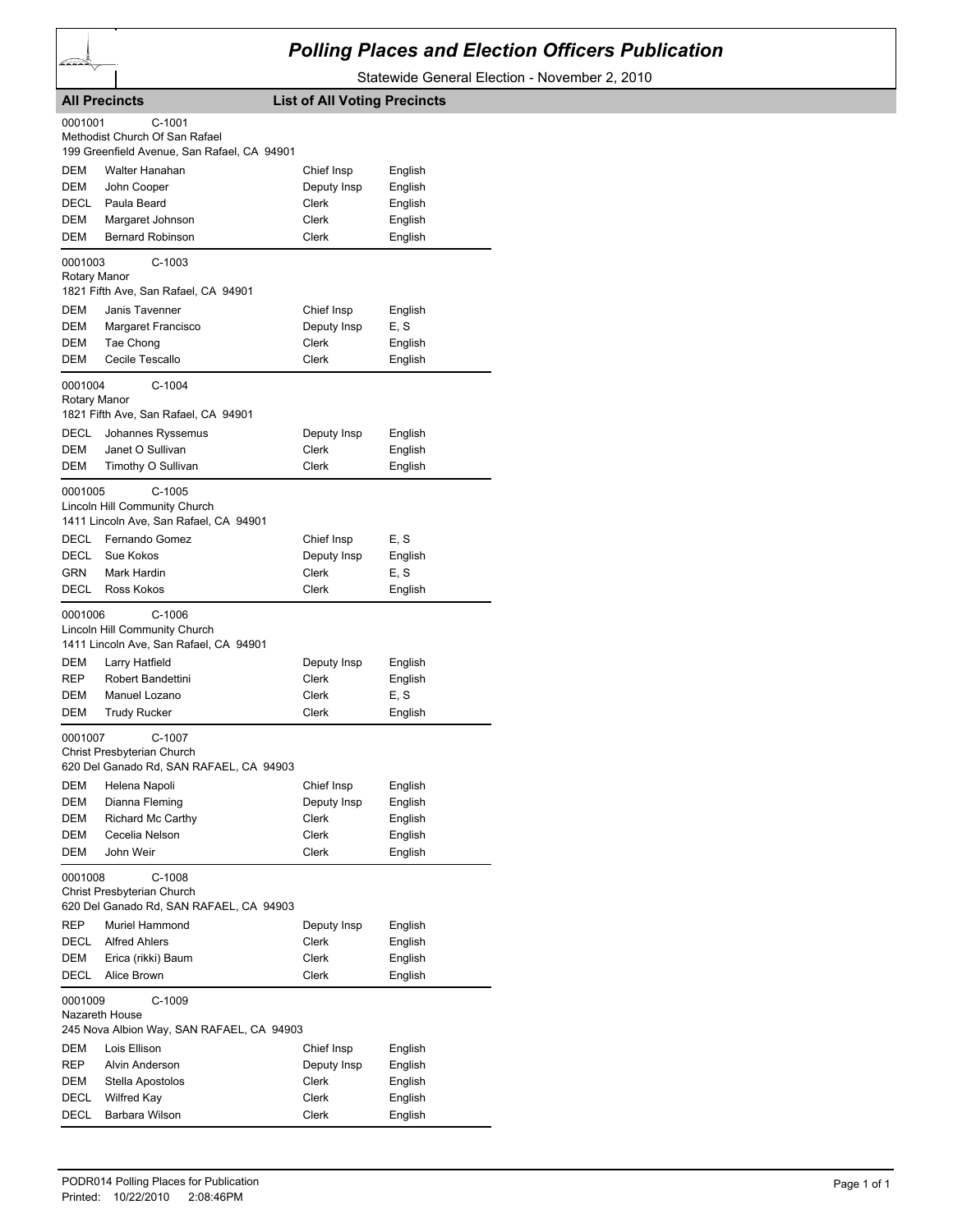|             | <b>All Precincts</b>                                                                      | <b>List of All Voting Precincts</b> |                 |
|-------------|-------------------------------------------------------------------------------------------|-------------------------------------|-----------------|
| 0001010     | $C-1010$<br><b>Embassy Suites Hotel</b><br>101 Mc Innis Parkway, San Rafael, CA 94903     |                                     |                 |
| DEM         | <b>Sterling Rainey</b>                                                                    | Chief Insp                          | English         |
| <b>REP</b>  | <b>Andrew Ragnes</b>                                                                      | Deputy Insp                         | English         |
| REP         | Jacqueline Angerman                                                                       | Clerk                               | English         |
| DECL        | Jeannie Hinkley                                                                           | <b>Clerk</b>                        | English         |
| 0001012     | C-1012<br>Marin County Office Of Education<br>1111 Las Gallinas Ave, San Rafael, CA 94903 |                                     |                 |
| REP         | Karen Gregory                                                                             | Chief Insp                          | English         |
| DEM         | Karen Jacob                                                                               | Deputy Insp                         | English         |
| DEM         | Joyce Comach                                                                              | Clerk                               | English         |
| DEM         | Mary Ann Gallardo                                                                         | Clerk                               | E, S            |
| DEM         | Joanne Mc Carthy                                                                          | Clerk                               | English         |
| 0001013     | PCT-1013<br>Aegis Of San Rafael<br>111 Merrydale Rd, San Rafael, CA 94903-4070            |                                     |                 |
| DEM         | August Rath                                                                               | Chief Insp                          | English         |
| <b>REP</b>  | William Ashdown                                                                           | Deputy Insp                         | English         |
| <b>DEM</b>  | Claire Golan                                                                              | <b>Clerk</b>                        | English         |
|             | Kathleen Miranda                                                                          | Clerk                               | E, S            |
| DEM         | Milagro Ramirez                                                                           | <b>Clerk</b>                        | E, S            |
| 0001014     | C-1014<br>San Rafael Fire Sta #2<br>210 3rd St, San Rafael, CA 94901                      |                                     |                 |
| DECL        | Jeffrey Moss                                                                              | Chief Insp                          | E, S            |
| AIP         | Linda Bates                                                                               | Deputy Insp                         | English         |
| DEM         | Charselle Hooper                                                                          | Clerk                               | English         |
| <b>DEM</b>  | Helen Oren Cole                                                                           | Clerk                               | English         |
| AIP         | Kenneth Presley                                                                           | Clerk                               | English         |
| 0001015     | $C-1015$<br>Marin Ballet Board Room<br>100 Elm St, SAN RAFAEL, CA 94901                   |                                     |                 |
| <b>REP</b>  | William Hellar III                                                                        | Chief Insp                          | English         |
| DECL        | Eva Disen Hellar                                                                          | Deputy Insp                         | English         |
| DEM         | Liselotte Klemm                                                                           | Clerk                               | English         |
| GRN         | Gloria Potter                                                                             | Clerk                               | English         |
| <b>DECL</b> | Lester Pouncy                                                                             | Clerk                               | English         |
| 0001016     | C-1016<br><b>Trinity Community Church</b><br>1675 Grand Ave, SAN RAFAEL, CA 94901         |                                     |                 |
| <b>REP</b>  | Sheryl Gorton                                                                             | Chief Insp                          | English         |
| DEM         | Linda Cosgrove                                                                            | Deputy Insp                         | English         |
| <b>REP</b>  | Sharon Hall                                                                               | <b>Clerk</b>                        | English         |
| <b>DEM</b>  | Patricia Wootton                                                                          | <b>Clerk</b>                        | English         |
| 0001017     | C-1017<br>St Luke Presbyterian Church                                                     |                                     |                 |
| <b>DECL</b> | 10 Bayview Dr, SAN RAFAEL, CA 94901<br><b>Stanley Harrison</b>                            | Chief Insp                          | English         |
| DEM         | Patricia Randolph                                                                         | Deputy Insp                         | English         |
| REP         | <b>Heinz Dreier</b>                                                                       | Clerk                               | English         |
| DECL        | Sandra Miller                                                                             | Clerk                               | English         |
| <b>DEM</b>  | Joyce Tarlton                                                                             | Clerk                               | English         |
| 0001018     | $C-1018$<br>San Rafael Fire Station # 5                                                   |                                     |                 |
|             | 955 Point San Pedro Rd, San Rafael, CA 94901                                              |                                     |                 |
| REP         | William Godbey                                                                            | Chief Insp                          | English         |
| DEM         | Merilee Colton                                                                            | Deputy Insp                         | English         |
| DECL<br>REP | <b>Edgar Gutierrez</b><br>Jacqueline Placak                                               | Clerk<br>Clerk                      | E, S<br>English |
| DECL        | Shan Yao                                                                                  | Clerk                               | English         |
|             |                                                                                           |                                     |                 |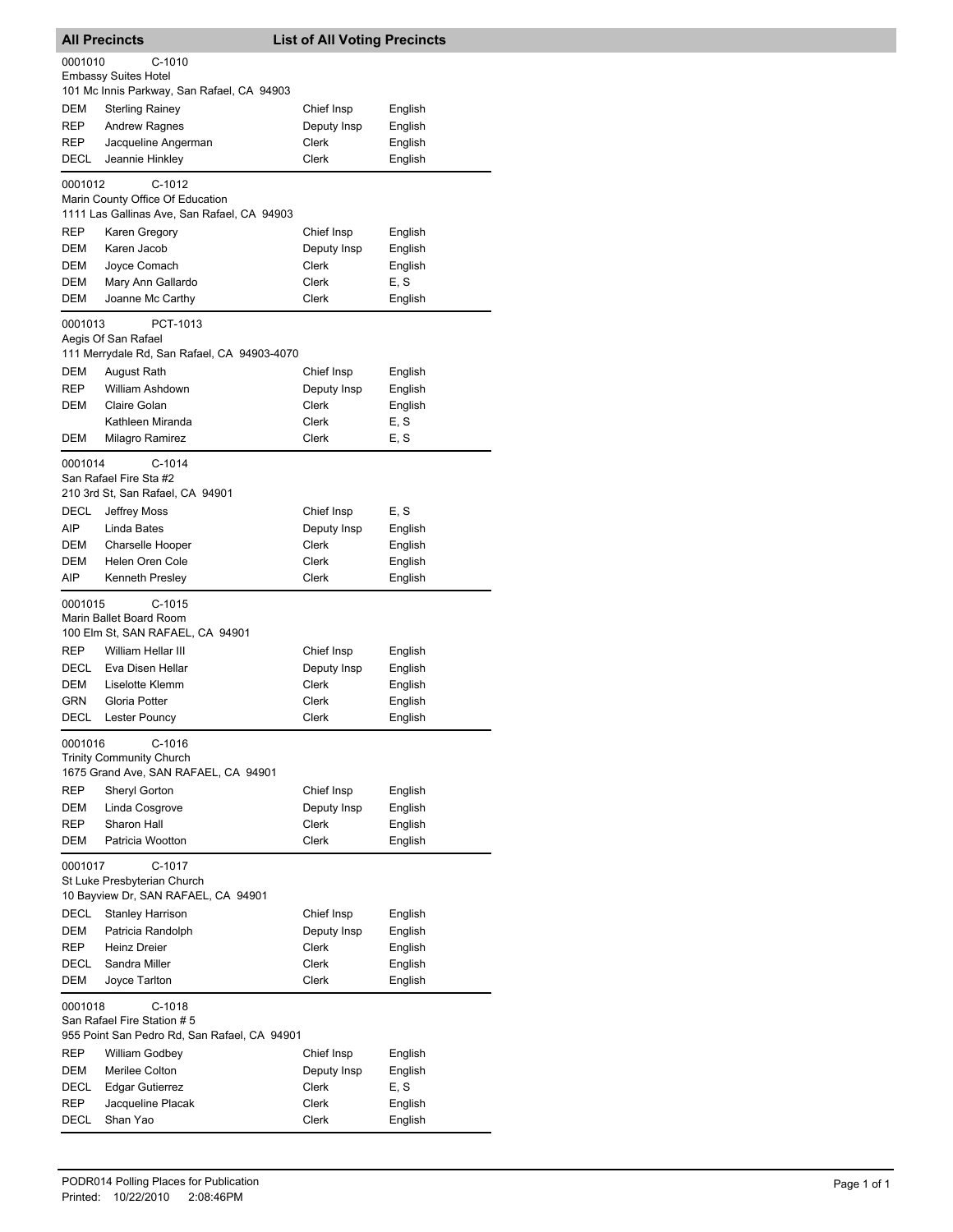|                         | <b>All Precincts</b>                                                                      | <b>List of All Voting Precincts</b> |                    |
|-------------------------|-------------------------------------------------------------------------------------------|-------------------------------------|--------------------|
| 0001019                 | C-1019                                                                                    |                                     |                    |
|                         | San Rafael Fire Station # 5                                                               |                                     |                    |
|                         | 955 Point San Pedro Rd, San Rafael, CA 94901                                              |                                     |                    |
| DEM                     | Wilda Jones                                                                               | Deputy Insp                         | English            |
| DEM<br>DECL             | <b>Richard Goldberg</b><br>Ronald Vincent Pinto                                           | Clerk<br>Clerk                      | English<br>English |
|                         |                                                                                           |                                     |                    |
| 0001020<br>Venetia Oaks | $C-1020$                                                                                  |                                     |                    |
|                         | 263 N San Pedro Rd, San Rafael, CA 94903                                                  |                                     |                    |
| GRN                     | Duncan Mac Swain                                                                          | Deputy Insp                         | E, S               |
| DEM                     | Roberta Erlandsen                                                                         | Clerk                               | English            |
| DEM                     | Patricia Phillips                                                                         | Clerk                               | English            |
| 0001021                 | C-1021                                                                                    |                                     |                    |
|                         | Korean Presbyterian Church<br>635 Adrian Way, San Rafael, CA 94903                        |                                     |                    |
| DEM                     | Dorothy Brown                                                                             | Chief Insp                          | English            |
| DECL                    | <b>Mary Nordquist</b>                                                                     | Deputy Insp                         | English            |
| DEM                     | Marilyn Bagshaw                                                                           | Clerk                               | English            |
| DEM                     | Janet Smith                                                                               | Clerk                               | English            |
| 0001023                 | $C-1023$<br>Marinwood Community Center<br>775 Miller Creek Rd, San Rafael, CA 94903       |                                     |                    |
| REP                     | Nancy Douglass                                                                            | Chief Insp                          | English            |
| DEM                     | <b>Richard Kulik</b>                                                                      | Deputy Insp                         | English            |
| REP                     | Carolyn Faul                                                                              | Clerk                               | E, S               |
| DEM                     | Phyllis Weber                                                                             | Clerk                               | English            |
| 0001024                 | $C-1024$<br>Marinwood Community Center<br>775 Miller Creek Rd, San Rafael, CA 94903       |                                     |                    |
| REP                     | Douglas Mc Vae                                                                            | Deputy Insp                         | English            |
| REP                     | Barbara Dietrich                                                                          | Clerk                               | English            |
| DEM                     | Sharon Lynn Hogan                                                                         | Clerk                               | English            |
| DEM                     | Kathleen Holland                                                                          | Clerk                               | English            |
| 0001025                 | $C-1025$<br>Marinwood Community Center<br>775 Miller Creek Rd, San Rafael, CA 94903       |                                     |                    |
| DEM                     | Ann Melanephy                                                                             | Deputy Insp                         | English            |
| <b>DEM</b>              | Jeanne Hart                                                                               | Clerk                               | English            |
| DEM                     | Judy Page                                                                                 | Clerk                               | English            |
| DEM                     | James Stapleton                                                                           | Clerk                               | English            |
| 0001026                 | C-1026<br><b>Lucas Valley Community Center</b><br>1201 Idylberry Rd, SAN RAFAEL, CA 94903 |                                     |                    |
| DEM                     | Robert Karfiol                                                                            | Chief Insp                          | English            |
| DECL                    | Dale Miller                                                                               | Deputy Insp                         | English            |
| DECL                    | Paula Beale                                                                               | Clerk                               | English            |
| <b>REP</b>              | Barbara Chism                                                                             | Clerk                               | English            |
| 0001027                 | C-1027<br>Lucas Valley Community Center                                                   |                                     |                    |
|                         | 1201 Idylberry Rd, SAN RAFAEL, CA 94903                                                   |                                     |                    |
| <b>DECL</b>             | Max Probst                                                                                | Deputy Insp                         | English            |
|                         | <b>Brittany Mc Daniel</b>                                                                 | Clerk                               | E, S               |
| DECL                    | <b>Emily Shibata</b>                                                                      | Clerk                               | English            |
| 0001029<br>Golden Hinde | C-1029<br>5 Golden Hinde Blv, SAN RAFAEL, CA 94903                                        |                                     |                    |
| DEM                     | Barbara Sebring                                                                           | Deputy Insp                         | English            |
| DEM                     | Sabina Cesar                                                                              | Clerk                               | English            |
|                         | Alma Velasco                                                                              | Clerk                               | E, S               |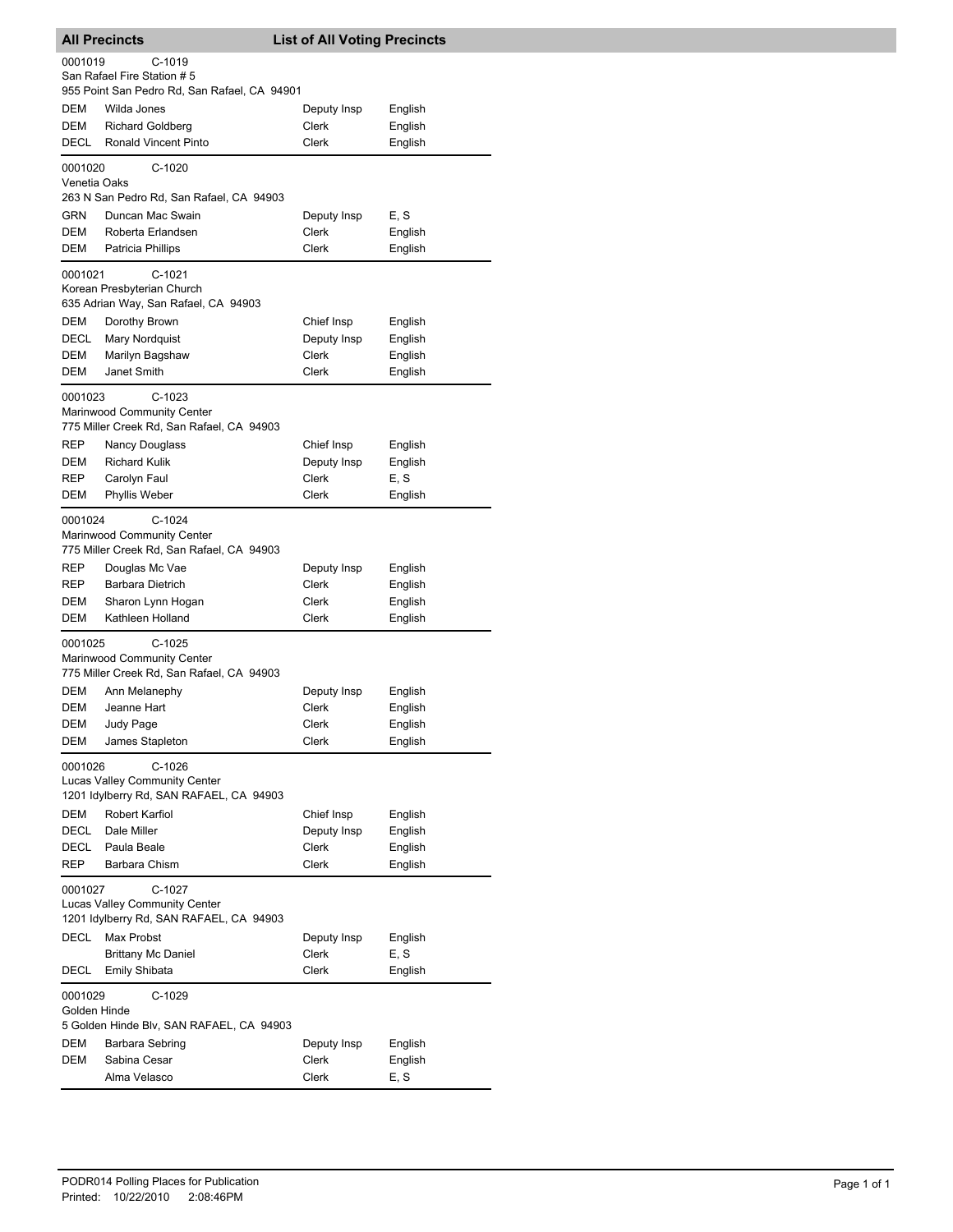| <b>All Precincts</b> |                                             | <b>List of All Voting Precincts</b> |         |
|----------------------|---------------------------------------------|-------------------------------------|---------|
| 0001031              | C-1031                                      |                                     |         |
|                      | St Luke Presbyterian Church                 |                                     |         |
|                      | 10 Bayview Dr, SAN RAFAEL, CA 94901         |                                     |         |
| DEM                  | Douglas Long                                | Deputy Insp                         | E, S    |
| <b>DEM</b>           | Janis Kish                                  | Clerk                               | English |
| <b>DEM</b>           | <b>Esther Marshall</b>                      | Clerk                               | English |
|                      | Fran Ryan                                   | Clerk                               | English |
| 0001110              | PCT-1110                                    |                                     |         |
| Villa Marin          |                                             |                                     |         |
|                      | 100 Thorndale Dr, SAN RAFAEL, CA 94903      |                                     |         |
| <b>DEM</b>           | Helen Bodington                             | Chief Insp                          | English |
| DEM                  | <b>Lucile Griffiths</b>                     | Deputy Insp                         | English |
| <b>DEM</b>           | Mary Beery                                  | Clerk                               | English |
| <b>DEM</b>           | Vivian Berliner                             | Clerk                               | English |
| 0001113              | PCT-1113                                    |                                     |         |
|                      | Christ Presbyterian Church                  |                                     |         |
|                      | 620 Del Ganado Rd, SAN RAFAEL, CA 94903     |                                     |         |
| DECL                 | Lorraine Heitchue                           | Deputy Insp                         | English |
| DEM                  | <b>Bonnie Bartlett</b>                      | Clerk                               | English |
| DEM                  | Jeri Rayford                                | Clerk                               | English |
| REP                  | Avard Walker III                            | Clerk                               | English |
| 0001114              | PCT-1114                                    |                                     |         |
| Contempo Marin       |                                             |                                     |         |
|                      | 400 Yosemite Rd, San Rafael, CA 94903-2232  |                                     |         |
| <b>REP</b>           | Roberto Soriano                             | Chief Insp                          | English |
| REP                  | Rose Von Buchau                             | Deputy Insp                         | English |
| P&F                  | Alvin Gabler                                | Clerk                               | English |
| REP                  | James Lewis                                 | Clerk                               | English |
| 0001121              | PCT-1121                                    |                                     |         |
|                      | Marin County Office Of Education            |                                     |         |
|                      | 1111 Las Gallinas Ave, San Rafael, CA 94903 |                                     |         |
| DECL                 | <b>Barbara Trites</b>                       | Deputy Insp                         | English |
| REP                  | Joan Loberg                                 | Clerk                               | English |
| DEM                  | <b>Philip Shepard</b>                       | Clerk                               | English |
| AIP                  | Sharon E Wagner-Higgins                     | Clerk                               | English |
| 0001124              | PCT-1124                                    |                                     |         |
| Golden Hinde         |                                             |                                     |         |
|                      | 5 Golden Hinde Blv, SAN RAFAEL, CA 94903    |                                     |         |
| <b>REP</b>           | <b>Barbara Perkins</b>                      | Chief Insp                          | English |
| DEM                  | <b>Robert Gallimore</b>                     | Deputy Insp                         | English |
| DEM                  | Ken Jacobs                                  | Clerk                               | English |
| DEM                  | Gayle Mills                                 | Clerk                               | English |
| 0001125              | PCT-1125                                    |                                     |         |
|                      | Contempo Marin                              |                                     |         |
|                      | 400 Yosemite Rd, San Rafael, CA 94903-2232  |                                     |         |
| DECL                 | Cynthia Thayer-Nel                          | Deputy Insp                         | English |
| DECL                 | Jacqueline Brand                            | Clerk                               | English |
| DEM                  | Ronald Zbinovsky                            | Clerk                               | English |
| 0001500              | PCT-1500                                    |                                     |         |
| Venetia Oaks         |                                             |                                     |         |
|                      | 263 N San Pedro Rd, San Rafael, CA 94903    |                                     |         |
|                      | <b>Shirley Sinclair</b>                     | Chief Insp                          | English |
| DEM                  | Jane Kloh                                   | Deputy Insp                         | English |
| REP                  | <b>Ruth Barstow</b>                         | Clerk                               | English |
| DEM                  | Kenna Hunt                                  | Clerk                               | English |
| 0002001              | C-2001                                      |                                     |         |
| Cape Marin           |                                             |                                     |         |
|                      | Laderman Lane, Greenbrae, CA 94904-2482     |                                     |         |
| DEM                  | Jane Frorath                                | Chief Insp                          | English |
| DEM                  | Debora Busse                                | Deputy Insp                         | E, S    |
| DEM                  | Monika Nimeh                                | Clerk                               | English |
| DECL                 | Timothy O Keefe                             | Clerk                               | English |
| DEM                  | <b>Charlton Schwartz</b>                    | Clerk                               | E, S    |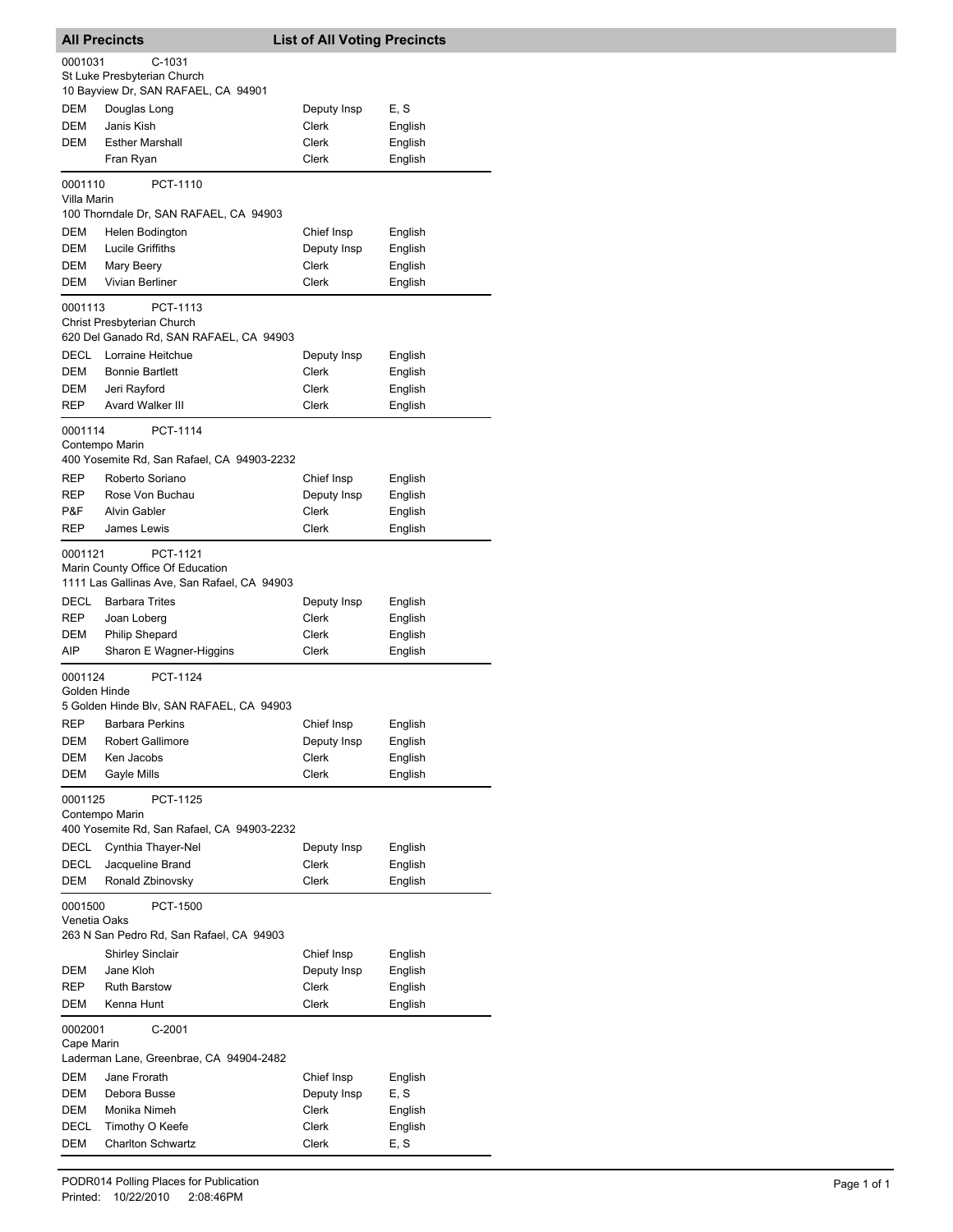|                     | <b>All Precincts</b>                                                        | <b>List of All Voting Precincts</b> |                    |  |  |
|---------------------|-----------------------------------------------------------------------------|-------------------------------------|--------------------|--|--|
| 0002002             | $C-2002$<br>Redwoods Presbyterian Church                                    |                                     |                    |  |  |
|                     | 110 Magnolia Ave, LARKSPUR, CA 94939                                        |                                     |                    |  |  |
| <b>DEM</b>          | <b>Frank Gold</b>                                                           | Chief Insp                          | English            |  |  |
| <b>DECL</b>         | Cheryl Wheeler                                                              | Deputy Insp                         | English            |  |  |
| DEM                 | Henry Bacon                                                                 | Clerk                               | English            |  |  |
| <b>DECL</b>         | John Dunlap                                                                 | <b>Clerk</b>                        | English            |  |  |
| 0002003             | $C-2003$<br>Methodist Church Of San Rafael                                  |                                     |                    |  |  |
|                     | 199 Greenfield Avenue, San Rafael, CA 94901                                 |                                     |                    |  |  |
| DECL                | Louis Shehi                                                                 | Deputy Insp                         | English            |  |  |
| <b>REP</b><br>DEM   | <b>Lester Foote</b><br>Fillegenie Levasseur                                 | Clerk<br>Clerk                      | English            |  |  |
| DEM                 | Louis Adelmo Martinez                                                       | Clerk                               | English<br>English |  |  |
|                     |                                                                             |                                     |                    |  |  |
| 0002004             | $C-2004$<br>Ross Valley Fire Station #19                                    |                                     |                    |  |  |
|                     | 777 San Anselmo Ave, SAN ANSELMO, CA 94960                                  |                                     |                    |  |  |
| DEM                 | John Boudett                                                                | Chief Insp                          | English            |  |  |
| DEM                 | John Hermansky                                                              | Deputy Insp                         | English            |  |  |
| <b>REP</b>          | Suzanna Abbott                                                              | Clerk                               | English            |  |  |
| REP                 | Cheryl Egan                                                                 | Clerk                               | English            |  |  |
| <b>DECL</b>         | <b>Judith Pack</b>                                                          | Clerk                               | English            |  |  |
| 0002005             | $C-2005$<br>American Legion Hall                                            |                                     |                    |  |  |
|                     | 120 Veterans Place, San Anselmo, CA 94960                                   |                                     |                    |  |  |
| AIP                 | Allison Mazza                                                               | Deputy Insp                         | English            |  |  |
| DEM                 | <b>Cornelius Keane</b>                                                      | Clerk                               | English            |  |  |
| DEM                 | Alfred Lorente Jr                                                           | Clerk                               | English            |  |  |
| AIP                 | <b>Bryan Sousa</b>                                                          | Clerk                               | English            |  |  |
| 0002006             | $C-2006$                                                                    |                                     |                    |  |  |
|                     | <b>Bennett House</b><br>53 Taylor Drive (Claus & Taylor), FAIRFAX, CA 94930 |                                     |                    |  |  |
| DEM                 | Denyce Vogler-Codoni                                                        | Chief Insp                          | English            |  |  |
| <b>REP</b>          | Eleanor Prugh                                                               | Deputy Insp                         | English            |  |  |
| DEM                 | Lawrence Anderson                                                           | Clerk                               | E, S               |  |  |
| <b>DEM</b>          | Anand Hadani                                                                | Clerk                               | English            |  |  |
| 0002007             | C-2007                                                                      |                                     |                    |  |  |
|                     | <b>Bennett House</b>                                                        |                                     |                    |  |  |
|                     | 53 Taylor Drive (Claus & Taylor), FAIRFAX, CA 94930                         |                                     |                    |  |  |
| GRN                 | Cindi Darling                                                               | Deputy Insp                         | English            |  |  |
| <b>DECL</b><br>DEM  | Rosemary Bock<br>Annette De Agero                                           | Clerk<br>Clerk                      | English<br>English |  |  |
|                     |                                                                             |                                     |                    |  |  |
| 0002008             | $C-2008$<br>Ross Valley Fire Station #20                                    |                                     |                    |  |  |
|                     | Arroyo & Butterfield Rd, San Anselmo, CA 94960-1262                         |                                     |                    |  |  |
| DEM                 | Donald Drotman                                                              | Chief Insp                          | English            |  |  |
| DEM                 | Charles Wynn                                                                | Deputy Insp                         | English            |  |  |
| DEM                 | John Kapelowitz                                                             | Clerk                               | English            |  |  |
| DEM                 | <b>Brant Shenkarow</b>                                                      | Clerk                               | E, S               |  |  |
| 0002009<br>$C-2009$ |                                                                             |                                     |                    |  |  |
|                     | St John's Episcopal Church                                                  |                                     |                    |  |  |
|                     | 14 Lagunitas Rd, Ross, CA 94957                                             |                                     |                    |  |  |
| REP                 | Sally Reed<br>Alan Hersh                                                    | Chief Insp                          | English            |  |  |
| DEM<br>DEM          | Carol Freedman                                                              | Deputy Insp<br>Clerk                | English<br>English |  |  |
| REP                 | Lucy Tsao                                                                   | Clerk                               | English            |  |  |
| 0002010             | $C-2010$                                                                    |                                     |                    |  |  |
|                     | Anthony Bacich School                                                       |                                     |                    |  |  |
|                     | 699 Sir Francis Drake Blvd., KENTFIELD, CA 94904                            |                                     |                    |  |  |
| DEM                 | James Shaw                                                                  | Chief Insp                          | English            |  |  |
| DECL                | Alan Maurice Farnham                                                        | Deputy Insp                         | English            |  |  |
| DEM                 | Joan Katkov                                                                 | Clerk                               | English            |  |  |
| DEM                 | Bonnie Keenan                                                               | Clerk                               | English            |  |  |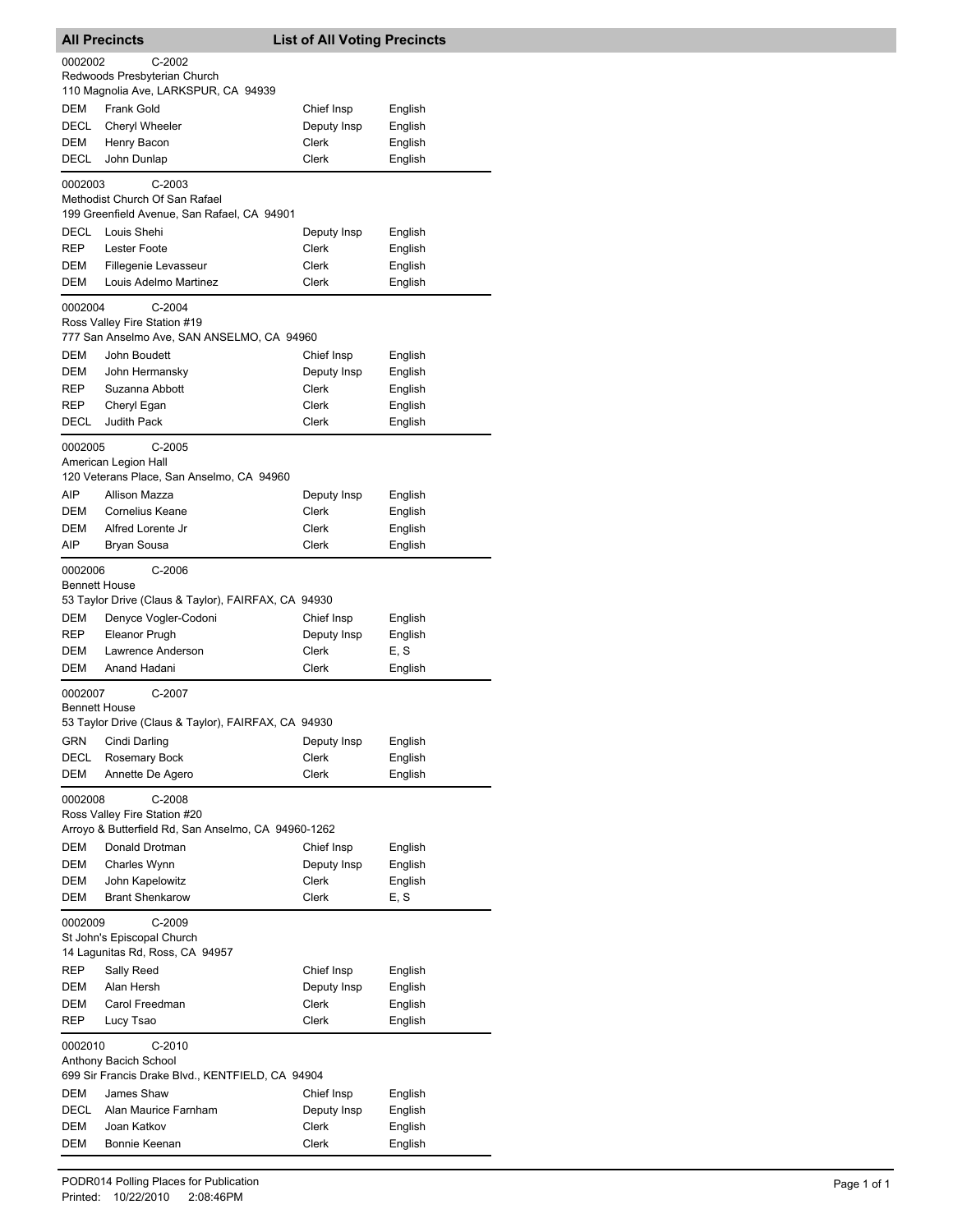| <b>All Precincts</b>     |                                                                                                | <b>List of All Voting Precincts</b> |                    |
|--------------------------|------------------------------------------------------------------------------------------------|-------------------------------------|--------------------|
| 0002012                  | $C-2012$                                                                                       |                                     |                    |
|                          | Kentfield Fire Station<br>1004 Sir Francis Drake Blvd, KENTFIELD, CA 94904                     |                                     |                    |
| <b>GRN</b>               | Mark Williamson                                                                                | Chief Insp                          | English            |
| <b>DEM</b>               | <b>Gerald Kraus</b>                                                                            | Deputy Insp                         | English            |
| DEM                      | <b>Brittany Strader</b>                                                                        | Clerk                               | E, S               |
| <b>DEM</b>               | Helen Wallace                                                                                  | Clerk                               | English            |
| 0002013<br>Masonic Lodge | $C-2013$                                                                                       |                                     |                    |
| DEM                      | 1122 Magnolia Ave, LARKSPUR, CA 94939<br>Anne Miller                                           |                                     |                    |
| <b>REP</b>               | Fay Potter                                                                                     | Deputy Insp<br>Clerk                | English<br>English |
| DEM                      | Marcelle Scholl                                                                                | Clerk                               | English            |
| DEM                      | Setsuko Segar                                                                                  | Clerk                               | English            |
| 0002014<br>Masonic Lodge | C-2014<br>1122 Magnolia Ave, LARKSPUR, CA 94939                                                |                                     |                    |
| DEM                      | Peter Mellini                                                                                  | Deputy Insp                         | English            |
| DEM                      | Linda Press                                                                                    | Clerk                               | English            |
| DEM                      | <b>Janet Williams</b>                                                                          | Clerk                               | English            |
| 0002015                  | $C-2015$<br>Sleepy Hollow Homes Association<br>1317 Butterfield Rd, San Anselmo, CA 94960-1055 |                                     |                    |
| DEM                      | Margaret Mary Wilson                                                                           | Chief Insp                          | English            |
| REP                      | Susan Nelson                                                                                   | Deputy Insp                         | English            |
| DEM<br>REP               | Margaret Framm<br>Angela Gaona                                                                 | Clerk<br>Clerk                      | English<br>English |
|                          |                                                                                                |                                     |                    |
| 0002020<br>Manor School  | $C-2020$<br>150 Oak Manor Dr, FAIRFAX, CA 94930                                                |                                     |                    |
| DEM                      | Leslie Gould                                                                                   | Deputy Insp                         | E, S               |
| DEM                      | Joshua Marshall Adams<br>Ilka Normile                                                          | Clerk<br>Clerk                      | English<br>English |
| 0002021                  | $C-2021$<br>St Sebastian's Church<br>373 Bon Air Rd, KENTFIELD, CA 94904                       |                                     |                    |
| DEM                      | Michelle Mayfield-Baske                                                                        | Deputy Insp                         | English            |
| <b>DECL</b>              | Mahshid Behzadpour                                                                             | Clerk                               | English            |
| DEM                      | Joseph Sheean                                                                                  | Clerk                               | English            |
| DEM                      | William Zeller                                                                                 | Clerk                               | English            |
| 0002024                  | $C-2024$<br>San Rafael Community Center<br>618 B St, SAN RAFAEL, CA 94901                      |                                     |                    |
| DEM                      | William Dagg                                                                                   | Chief Insp                          | English            |
| DEM                      | Laura Collins                                                                                  | Deputy Insp                         | English            |
| REP<br>DEM               | <b>Richard Belch</b><br>James Duggan                                                           | Clerk<br>Clerk                      | English<br>English |
| REP                      | <b>Bruce Payne</b>                                                                             | Clerk                               | English            |
| 0002025                  | C-2025<br><b>Carpenters Union Hall</b><br>647 Lindaro St, San Rafael, CA 94901-3960            |                                     |                    |
| DECL                     | Mary Fran Mc Cluskey                                                                           | Deputy Insp                         | E, S               |
| AIP                      | Joi Othelene Garlington                                                                        | Clerk                               | English            |
| GRN                      | Janice Gay                                                                                     | Clerk                               | E, S               |
| 0002101<br>The Tamalpais | PCT-2101                                                                                       |                                     |                    |
|                          | 501 Via Casitas, Greenbrae, CA 94904                                                           |                                     |                    |
| <b>REP</b>               | Norman Schoenstein                                                                             | Chief Insp                          | English            |
| REP<br>REP               | Geoffrey Jones<br>Joe Moreland                                                                 | Deputy Insp<br>Clerk                | English<br>E, S    |
| REP                      | Myrna Encinas Pepper                                                                           | Clerk                               | E, S               |
|                          |                                                                                                |                                     |                    |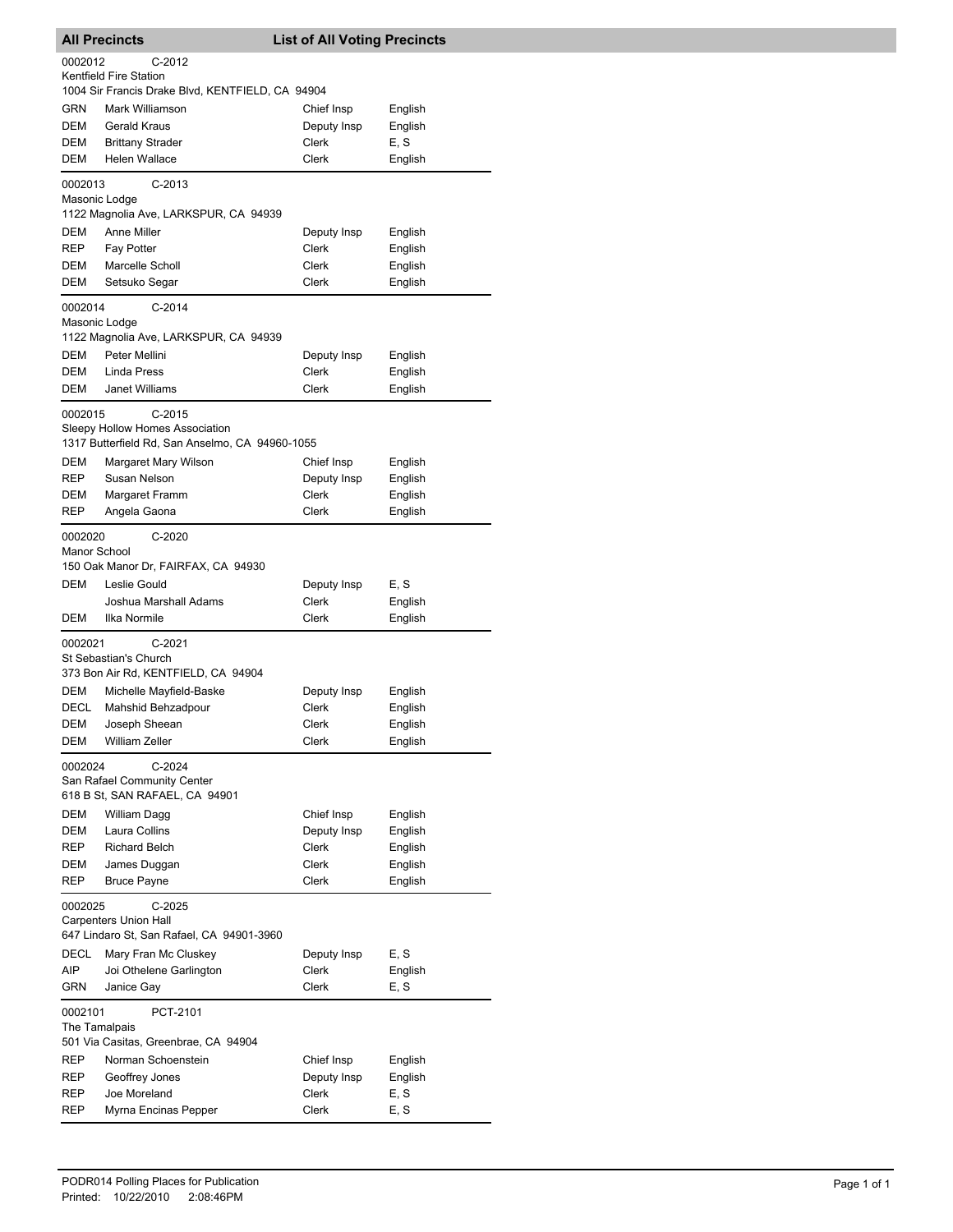| <b>All Precincts</b>     |                                                                   | <b>List of All Voting Precincts</b> |                    |
|--------------------------|-------------------------------------------------------------------|-------------------------------------|--------------------|
| 0002102                  | PCT-2102<br>St Sebastian's Church                                 |                                     |                    |
|                          | 373 Bon Air Rd, KENTFIELD, CA 94904                               |                                     |                    |
| DECL                     | Joyce B Wells                                                     | Chief Insp                          | English            |
| DEM                      | Jean Musgrave                                                     | Deputy Insp                         | English            |
| REP                      | <b>Michael Duffy</b>                                              | Clerk                               | English            |
| DEM                      | Renee Ruttiman                                                    | Clerk                               | English            |
| 0002107                  | PCT-2107<br>Larkspur Recreation Department                        |                                     |                    |
|                          | 240 Doherty Drive, Larkspur, CA 94939                             |                                     |                    |
| DEM                      | Edward Wynne Jr                                                   | Chief Insp                          | English            |
| DEM                      | <b>Michael Roller</b>                                             | Deputy Insp                         | English            |
| DEM                      | <b>Barbe Noyer</b>                                                | Clerk                               | English            |
| GRN                      | Joel Roller                                                       | Clerk                               | English            |
| 0002108                  | PCT-2108<br>St Patrick's Church                                   |                                     |                    |
|                          | Magnolia & King Streets, Larkspur, CA 94939-1943                  |                                     |                    |
| REP                      | <b>Robert Gonzalez</b>                                            | Chief Insp                          | English            |
| REP                      | Sherry Johanson                                                   | Deputy Insp                         | English            |
|                          | Curt Johanson                                                     | Clerk                               | English            |
| DEM                      | Carol Schwartz                                                    | Clerk                               | English            |
| 0002109                  | PCT-2109<br>St Patrick's Church                                   |                                     |                    |
|                          | Magnolia & King Streets, Larkspur, CA 94939-1943                  |                                     |                    |
| DECL                     | Fred Ferroggiaro                                                  | Deputy Insp                         | English            |
|                          | Janet Perez                                                       | Clerk                               | E, S               |
| DEM                      | Roger Reynolds                                                    | Clerk                               | English            |
| REP                      | Gauri Tandavan                                                    | Clerk                               | English            |
| 0002112<br>Masonic Lodge | PCT-2112<br>1122 Magnolia Ave, LARKSPUR, CA 94939                 |                                     |                    |
| REP                      | Frank Keenan                                                      | Chief Insp                          | English            |
| REP                      | Joanne Keenan                                                     | Deputy Insp                         | English            |
| AIP                      | Ann Frese                                                         | Clerk                               | English            |
| DEM                      | Stella Kramon                                                     | Clerk                               | English            |
|                          | <b>Anthony Perez</b>                                              | Clerk                               | English            |
| 0002205                  | PCT-2205                                                          |                                     |                    |
|                          | American Legion Hall<br>120 Veterans Place, San Anselmo, CA 94960 |                                     |                    |
| DEM                      | Janet Zeller                                                      | Chief Insp                          | English            |
| DEM                      | Edie Brennan                                                      | Deputy Insp                         | English            |
| DEM                      | <b>William Coleman</b>                                            | Clerk                               | English            |
| DEM                      | Joan Lussier                                                      | Clerk                               | English            |
| 0002206                  | PCT-2206                                                          |                                     |                    |
|                          | American Legion Hall<br>120 Veterans Place, San Anselmo, CA 94960 |                                     |                    |
| GRN                      | Ora Hatheway                                                      |                                     |                    |
|                          | <b>Taylor Crouch</b>                                              | Deputy Insp<br>Clerk                | English<br>English |
| DEM                      | Diana Kennedy                                                     | Clerk                               | English            |
| DEM                      | Komi Turk                                                         | Clerk                               | English            |
|                          |                                                                   |                                     |                    |
| 0002212                  | PCT-2212<br>Ross Valley Fire Station #20                          |                                     |                    |
|                          | Arroyo & Butterfield Rd, San Anselmo, CA 94960-1262               |                                     |                    |
| DEM                      | Diane Cokely                                                      | Deputy Insp                         | English            |
| DEM                      | Enid Albedi                                                       | Clerk                               | English            |
| GRN<br>DEM               | Julia Fischer<br>Jane Strem                                       | Clerk<br>Clerk                      | English<br>English |
|                          |                                                                   |                                     |                    |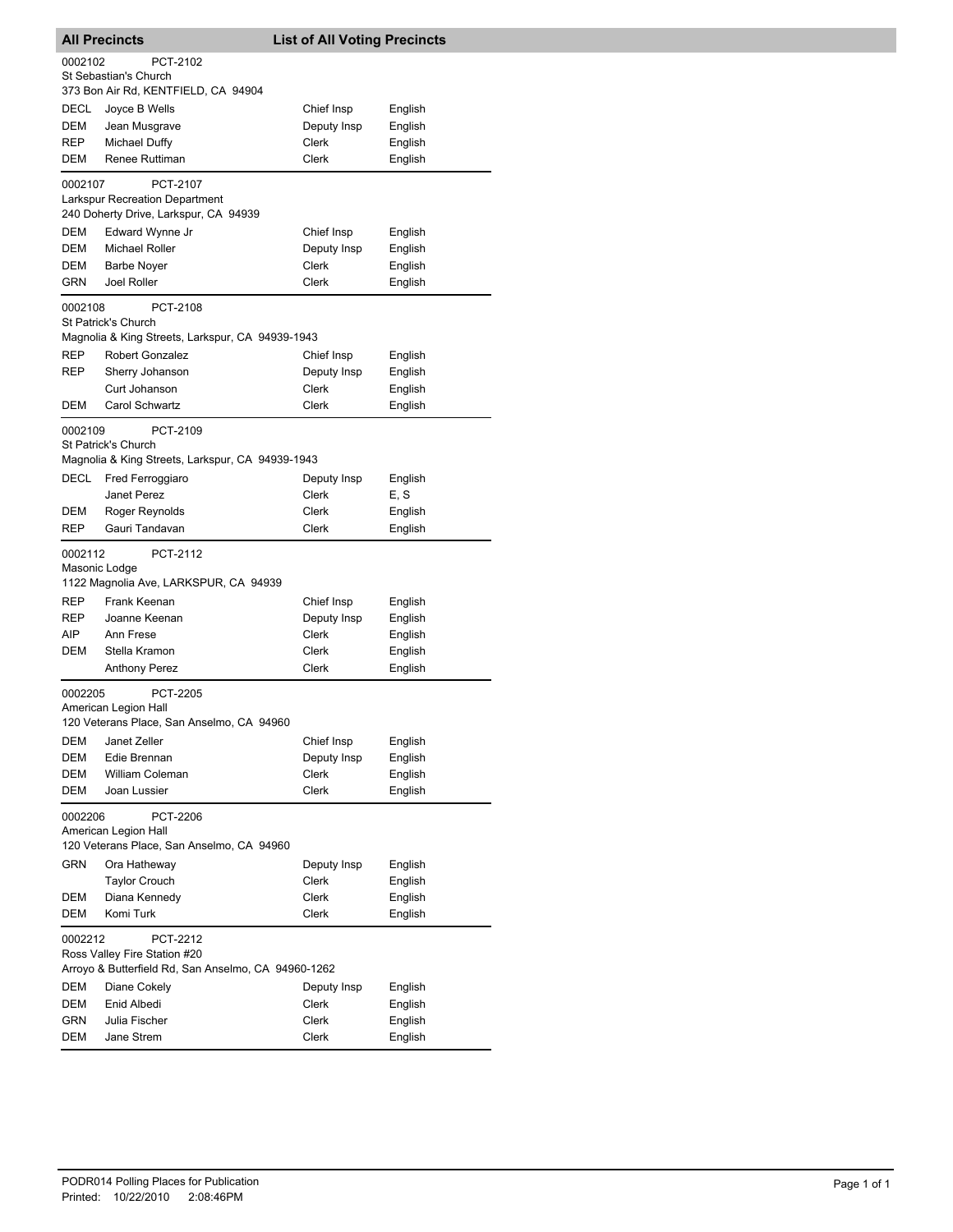|                                                          | <b>All Precincts</b>                                                      | <b>List of All Voting Precincts</b> |                    |  |
|----------------------------------------------------------|---------------------------------------------------------------------------|-------------------------------------|--------------------|--|
| 0002301                                                  | PCT-2301                                                                  |                                     |                    |  |
|                                                          | Fairfax Women's Club                                                      |                                     |                    |  |
| REF                                                      | 46 Park Rd, FAIRFAX, CA 94930                                             | Chief Insp                          |                    |  |
| DEM                                                      | Patricia Lesavoy<br>Peter Blunt                                           | Deputy Insp                         | English<br>English |  |
| DEM                                                      | Julie Kennedy                                                             | Clerk                               | English            |  |
| DEM                                                      | Rose Wager                                                                | Clerk                               | English            |  |
| 0002302                                                  | PCT-2302                                                                  |                                     |                    |  |
|                                                          | Fairfax Women's Club<br>46 Park Rd, FAIRFAX, CA 94930                     |                                     |                    |  |
| DEM                                                      | Rebecca Gillespie                                                         | Deputy Insp                         | English            |  |
| DEM                                                      | <b>Silver Clark</b>                                                       | Clerk                               | English            |  |
| DEM<br>DEM                                               | Robert Davidson<br>Valeri Hood                                            | Clerk<br>Clerk                      | English<br>English |  |
|                                                          | PCT-2303                                                                  |                                     |                    |  |
| 0002303                                                  | Fairfax Women's Club<br>46 Park Rd, FAIRFAX, CA 94930                     |                                     |                    |  |
| DEM                                                      | Carol Staley                                                              | Deputy Insp                         | English            |  |
| <b>REP</b>                                               | Julie Roupe Exley                                                         | Clerk                               | English            |  |
| DEM                                                      | John Kaufman                                                              | Clerk                               | English            |  |
| DEM                                                      | James Staley                                                              | Clerk                               | English            |  |
| 0002304                                                  | PCT-2304<br>Fairfax Regional Library                                      |                                     |                    |  |
|                                                          | 2097 Sir Francis Drake Blvd, Fairfax, CA 94930-1115                       |                                     |                    |  |
| DEM                                                      | Joyce Cole                                                                | Chief Insp                          | English            |  |
| GRN                                                      | Rue Burlingham                                                            | Deputy Insp                         | E, S               |  |
| DEM                                                      | Sheryl Goldberg                                                           | Clerk                               | English            |  |
| <b>DECL</b>                                              | Graunya Holsen                                                            | Clerk                               | E, S               |  |
| AIP                                                      | Floria Oliveira                                                           | Clerk                               | English            |  |
| 0002305<br><b>Bennett House</b>                          | PCT-2305                                                                  |                                     |                    |  |
|                                                          | 53 Taylor Drive (Claus & Taylor), FAIRFAX, CA 94930                       |                                     |                    |  |
| DECL                                                     | Vicki Burns                                                               | Deputy Insp                         | English            |  |
| DEM                                                      | Anthony Ruane                                                             | Clerk                               | English            |  |
| <b>DEM</b>                                               | Linda Schwarzenberg                                                       | Clerk                               | English            |  |
| 0002306<br>Manor School                                  | PCT-2306                                                                  |                                     |                    |  |
|                                                          | 150 Oak Manor Dr, FAIRFAX, CA 94930                                       |                                     |                    |  |
|                                                          | DEM Barbara Coler                                                         | Chief Insp                          | English            |  |
| DEM<br>DEM                                               | Claudette Josephson<br>Adell Freeman                                      | Deputy Insp<br>Clerk                | English<br>English |  |
|                                                          | Christopher Trentino                                                      | Clerk                               | English            |  |
| 0002402                                                  | PCT-2402                                                                  |                                     |                    |  |
|                                                          | St John's Episcopal Church<br>14 Lagunitas Rd, Ross, CA 94957             |                                     |                    |  |
| <b>REP</b>                                               | Marty Bautista                                                            | Deputy Insp                         | English            |  |
| REP                                                      | Elizabeth Brown                                                           | Clerk                               | E, S               |  |
| REP                                                      | Nancy Thomson                                                             | Clerk                               | E, S               |  |
| REP                                                      | <b>Shelley Winn</b>                                                       | Clerk                               | English            |  |
| 0002601<br>PCT-2601<br>Sleepy Hollow Presbyterian Church |                                                                           |                                     |                    |  |
|                                                          | 100 Tarry Rd, San Anselmo, CA 94960-1066                                  |                                     |                    |  |
| REP                                                      | Constance Berto                                                           | Chief Insp                          | E, S               |  |
| REP                                                      | Patricia Ehrhart                                                          | Deputy Insp                         | English            |  |
| DECL<br>REP                                              | Joan Jacks<br>Audrey La Belle                                             | Clerk<br>Clerk                      | English<br>English |  |
| 0002903                                                  | PCT-2903                                                                  |                                     |                    |  |
|                                                          | <b>Carpenters Union Hall</b><br>647 Lindaro St, San Rafael, CA 94901-3960 |                                     |                    |  |
| DEM                                                      | <b>Charles Herbert</b>                                                    | Chief Insp                          | English            |  |
| DEM                                                      | Mary Winkler                                                              | Deputy Insp                         | English            |  |
| DEM                                                      | Kristin Lindstrom                                                         | Clerk                               | English            |  |
| REP                                                      | <b>Candace Rufer</b>                                                      | Clerk                               | English            |  |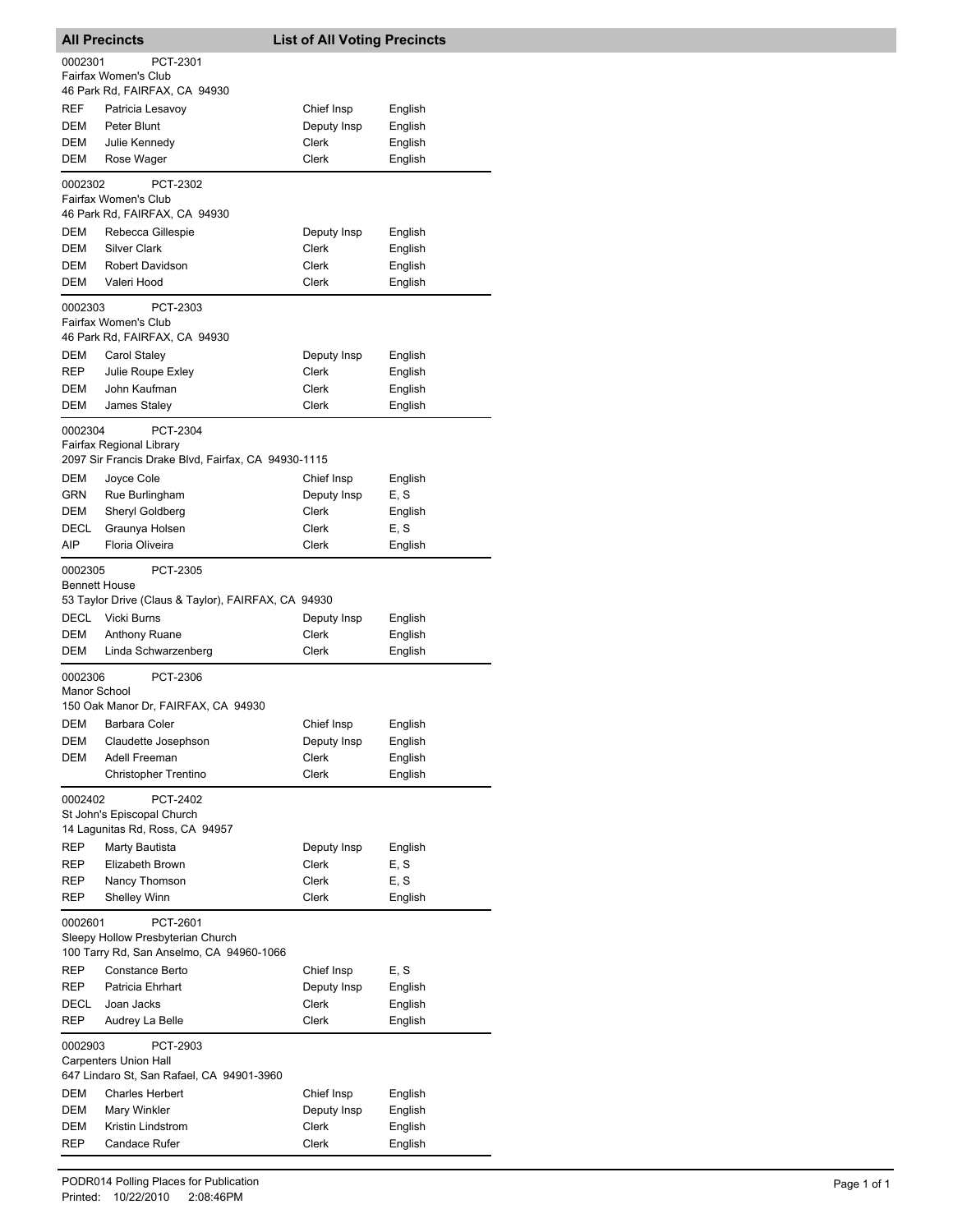|             | <b>All Precincts</b>                                                    | <b>List of All Voting Precincts</b> |                    |
|-------------|-------------------------------------------------------------------------|-------------------------------------|--------------------|
| 0002904     | PCT-2904                                                                |                                     |                    |
|             | <b>Carpenters Union Hall</b>                                            |                                     |                    |
|             | 647 Lindaro St, San Rafael, CA 94901-3960                               |                                     |                    |
|             | Robert Rothemich                                                        | Deputy Insp                         | E, S               |
| DEM         | Barbara Lerner                                                          | Clerk                               | English            |
| DEM         | Jane Middleton                                                          | Clerk                               | English            |
| 0002908     | PCT-2908                                                                |                                     |                    |
|             | San Rafael Community Center<br>618 B St, SAN RAFAEL, CA 94901           |                                     |                    |
|             |                                                                         |                                     |                    |
| DEM<br>DEM  | Anne-Marie Cowsill<br>Madeleine Devlin                                  | Deputy Insp<br>Clerk                | English<br>English |
| REP         | Bernadette Payne                                                        | Clerk                               | English            |
|             |                                                                         |                                     |                    |
| 0003001     | $C-3001$<br>Sausalito Women's Club                                      |                                     |                    |
|             | 120 Central Ave, Sausalito, CA 94965                                    |                                     |                    |
| DEM         | Louise Dzimian                                                          | Chief Insp                          | English            |
| DEM         | Aaron Falkenbach                                                        | Deputy Insp                         | English            |
| DECL        | <b>Melanie Chancellor</b>                                               | Clerk                               | E, S               |
| DEM         | Joseph Jeremy                                                           | Clerk                               | English            |
| DEM         | Catrina Radke Nesper                                                    | Clerk                               | English            |
| 0003002     | $C-3002$                                                                |                                     |                    |
|             | Star Of Sea Catholic Church                                             |                                     |                    |
|             | 180 Harrison Ave, SAUSALITO, CA 94965                                   |                                     |                    |
| REP         | Marie Farley                                                            | Chief Insp                          | English            |
| <b>REP</b>  | Jean Comerford                                                          | Deputy Insp                         | English            |
| DEM         | Gale Brewer                                                             | Clerk                               | English            |
| AIP         | Mary Christman-Phelps                                                   | Clerk                               | English            |
| DEM         | Alan Levinson                                                           | Clerk                               | English            |
| 0003003     | C-3003                                                                  |                                     |                    |
|             | Mill Valley Community Ctr                                               |                                     |                    |
|             | 180 Camino Alto, Mill Valley, CA 94941-4603                             |                                     |                    |
| DEM         | <b>Frank Luederitz</b>                                                  | Chief Insp                          | English            |
| DEM         | Cassandra Mani                                                          | Deputy Insp                         | English            |
| DEM         | Gary Kell                                                               | Clerk                               | English            |
| DECL        | <b>Shirley Rogers Trimble</b>                                           | Clerk                               | English            |
| 0003004     | $C-3004$                                                                |                                     |                    |
|             | Sewerage Agency Of So Marin                                             |                                     |                    |
|             | 450 Sycamore Ave, Mill Valley, CA 94941-2232                            |                                     |                    |
| <b>DEM</b>  | John Eagan                                                              | Chief Insp                          | English            |
| DEM         | Amy Andrews                                                             | Deputy Insp                         | English            |
| DECL        | Dorothy Bray<br><b>Dhruv Dixit</b>                                      | Clerk<br><b>Clerk</b>               | English<br>English |
|             |                                                                         |                                     |                    |
| 0003005     | $C-3005$                                                                |                                     |                    |
|             | Episcopal Church Of Our Savior<br>10 Old Mill St, MILL VALLEY, CA 94941 |                                     |                    |
|             | <b>Frances Wolff</b>                                                    |                                     |                    |
| DEM<br>DEM  | Stan Mazzas                                                             | Chief Insp<br>Deputy Insp           | English<br>English |
| DEM         | Marianne Pelet                                                          | Clerk                               | English            |
| REP         | Ronald Schafer                                                          | Clerk                               | English            |
|             |                                                                         |                                     |                    |
| 0003006     | C-3006<br>Our Lady Of Mt Carmel Church                                  |                                     |                    |
|             | 3 Oakdale Ave, MILL VALLEY, CA 94941                                    |                                     |                    |
| DEM         | Zoe Borkowski                                                           | Deputy Insp                         | English            |
| GRN         | <b>Thomas Mullin</b>                                                    | Clerk                               | English            |
| REP         | James Robinson                                                          | Clerk                               | English            |
| AIP         | Scott Watterworth                                                       | Clerk                               | English            |
| 0003007     | C-3007                                                                  |                                     |                    |
| Park School |                                                                         |                                     |                    |
|             | 360 E. Blithedale Ave, Mill Valley, CA 94941-2140                       |                                     |                    |
| REP         | Barbara Morgan                                                          | Chief Insp                          | English            |
| DEM         | Edward William Tuescher Jr                                              | Deputy Insp                         | English            |
| DECL        | Judith Arago                                                            | Clerk                               | English            |
| DECL        | Margaret Jett                                                           | Clerk                               | English            |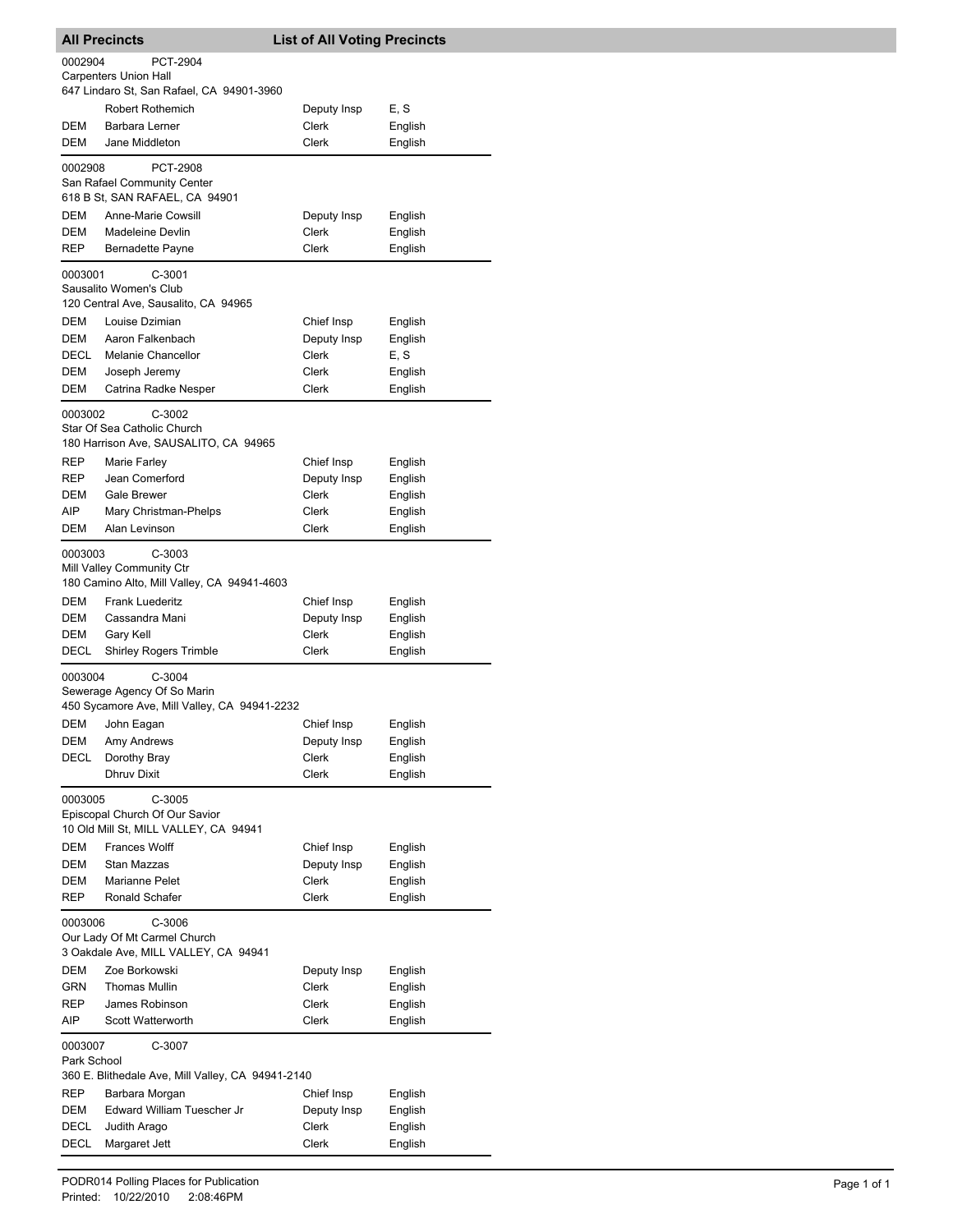|                                                                                                     | <b>All Precincts</b>                                                                       | <b>List of All Voting Precincts</b> |                    |  |
|-----------------------------------------------------------------------------------------------------|--------------------------------------------------------------------------------------------|-------------------------------------|--------------------|--|
| 0003008<br>Park School                                                                              | C-3008                                                                                     |                                     |                    |  |
|                                                                                                     | 360 E. Blithedale Ave, Mill Valley, CA 94941-2140                                          |                                     |                    |  |
| DEM                                                                                                 | Sandra Lamke                                                                               | Deputy Insp                         | English            |  |
| DEM                                                                                                 | Donna Carrillo                                                                             | Clerk                               | English            |  |
| DEM                                                                                                 | Jerome Kirkpatrick                                                                         | <b>Clerk</b>                        | English            |  |
| DEM                                                                                                 | <b>Martin Russell</b>                                                                      | Clerk                               | English            |  |
| 0003009                                                                                             | C-3009<br>Mill Valley Community Ctr<br>180 Camino Alto, Mill Valley, CA 94941-4603         |                                     |                    |  |
| DEM                                                                                                 | Morgan Smith                                                                               | Deputy Insp                         | English            |  |
| DEM                                                                                                 | Mary Bizzarri                                                                              | Clerk                               | English            |  |
| DECL                                                                                                | Kathy Duby                                                                                 | Clerk                               | English            |  |
| REP                                                                                                 | Ursula Kerr                                                                                | Clerk                               | English            |  |
| 0003010                                                                                             | $C-3010$<br>Shepherd Of Hills Lutheran Church<br>9 Shepherd Way, TIBURON, CA 94920         |                                     |                    |  |
| REP                                                                                                 | Eleanor Darroche                                                                           | Deputy Insp                         | English            |  |
| DEM                                                                                                 | Cynthia Fantacone                                                                          | Clerk                               | English            |  |
| REP                                                                                                 | Mary Strakosch                                                                             | Clerk                               | English            |  |
| 0003011                                                                                             | $C-3011$<br><b>Tiburon Town Hall</b><br>1505 Tiburon Blvd, Tiburon, CA 94920               |                                     |                    |  |
| AIP                                                                                                 | Sandra Macleod White                                                                       | Deputy Insp                         | English            |  |
| REP                                                                                                 | Kathryn Bass                                                                               | Clerk                               | English            |  |
| DECL                                                                                                | I Erika Brooks                                                                             | Clerk                               | English            |  |
| 0003012<br><b>Bel Aire School</b>                                                                   | $C-3012$<br>277 Karen Way, TIBURON, CA 94920                                               |                                     |                    |  |
| REP                                                                                                 | Roy Benvenuti                                                                              | Chief Insp                          | English            |  |
| REP                                                                                                 | Sue Benvenuti                                                                              | Deputy Insp                         | English            |  |
| DECL                                                                                                | Glenn Felton                                                                               | Clerk                               | English            |  |
| DEM<br>REP                                                                                          | Benita Truman<br>Ramon Truman                                                              | Clerk<br>Clerk                      | English<br>English |  |
| 0003013                                                                                             | $C-3013$<br>Tam Valley Community Ctr<br>203 Marin Ave, Mill Valley, CA 94941-4068          |                                     |                    |  |
| DEM                                                                                                 | Lynn Eichinger                                                                             | Chief Insp                          | English            |  |
| DEM                                                                                                 | Joann Mannion                                                                              | Deputy Insp                         | English            |  |
| DEM                                                                                                 | Robert Mc Cully                                                                            | Clerk                               | English            |  |
| REP                                                                                                 | Donald Potter                                                                              | Clerk                               | English            |  |
| DEM                                                                                                 | Sheila Whittle                                                                             | Clerk                               | English            |  |
| 0003014                                                                                             | C-3014<br>Almonte Improvement Club<br>Almonte & Wisteria Way, Mill Valley, CA 94941-4138   |                                     |                    |  |
| REP                                                                                                 | David Porter Jones                                                                         | Chief Insp                          | English            |  |
| <b>DEM</b>                                                                                          | Maggi Nicholson                                                                            | Deputy Insp                         | English            |  |
| DEM<br><b>REP</b>                                                                                   | James Hill<br>Stephen Mercer                                                               | <b>Clerk</b><br>Clerk               | English<br>English |  |
| $C-3015$<br>0003015<br><b>Tam Valley Community Ctr</b><br>203 Marin Ave, Mill Valley, CA 94941-4068 |                                                                                            |                                     |                    |  |
| DEM                                                                                                 | James Adams                                                                                | Deputy Insp                         | English            |  |
| DEM                                                                                                 | Lucille Arenson                                                                            | Clerk                               | English            |  |
| REP                                                                                                 | <b>Byron Fox</b>                                                                           | Clerk                               | English            |  |
| REP                                                                                                 | Michael Maguire                                                                            | Clerk                               | English            |  |
| 0003016                                                                                             | $C-3016$<br>Almonte Improvement Club<br>Almonte & Wisteria Way, Mill Valley, CA 94941-4138 |                                     |                    |  |
| DEM                                                                                                 | <b>Stephine Wells</b>                                                                      | Deputy Insp                         | E, S               |  |
| DEM                                                                                                 | Mary Herr                                                                                  | Clerk                               | English            |  |
|                                                                                                     | Hanlon Tanager Johnson                                                                     | Clerk                               | English            |  |
| NLW                                                                                                 | <b>Frederick Smith</b>                                                                     | Clerk                               | English            |  |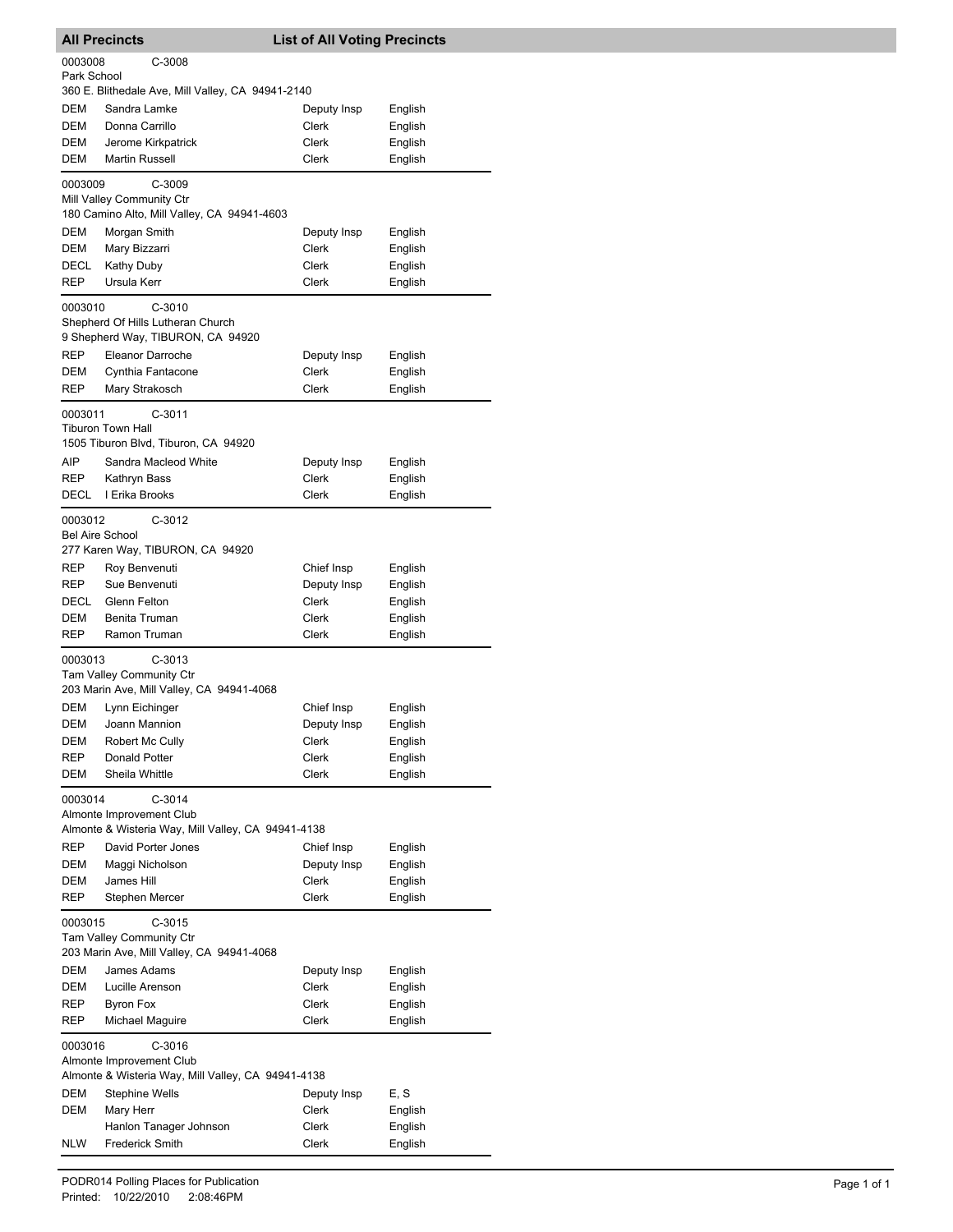| <b>All Precincts</b>                                                                |                                                                                                      | <b>List of All Voting Precincts</b>         |                                          |  |
|-------------------------------------------------------------------------------------|------------------------------------------------------------------------------------------------------|---------------------------------------------|------------------------------------------|--|
| 0003018                                                                             | $C-3018$<br>Marguerita C. Johnson Senior Center<br>640 Drake Ave, Marin City, CA 94965               |                                             |                                          |  |
| DEM<br>DEM<br>DEM<br>DEM                                                            | Cynthia Warren<br>Ava Tate<br>Sheryl Mathis<br><b>Monica Merkins</b>                                 | Chief Insp<br>Deputy Insp<br>Clerk<br>Clerk | English<br>English<br>English<br>E, S    |  |
| 0003019                                                                             | $C-3019$<br>Marguerita C. Johnson Senior Center<br>640 Drake Ave, Marin City, CA 94965               |                                             |                                          |  |
| DEM<br>DEM<br>DEM                                                                   | Dodie Goldberg<br>Donald Haaga<br>Ann T Nguyen-Do                                                    | Deputy Insp<br>Clerk<br>Clerk               | English<br>English<br>E, V               |  |
| GRN<br>0003021                                                                      | Eric Overholt<br>$C-3021$<br><b>Strawberry Shores Office</b>                                         | Clerk                                       | English                                  |  |
| <b>DEM</b>                                                                          | 111 Seminary Dr., MILL VALLEY, CA 94941<br>Arnold Gallegos                                           | Chief Insp                                  | E, S                                     |  |
| DEM<br>DECL<br>REP                                                                  | <b>Bonnie Glaser</b><br><b>Beverly Kern</b><br>Susan Murphy                                          | Deputy Insp<br>Clerk<br>Clerk               | English<br>English<br>English            |  |
| 0003022                                                                             | $C-3022$<br>So Marin Fire Protection Dist<br>308 Reed Blvd, MILL VALLEY, CA 94941                    |                                             |                                          |  |
| DEM<br>DEM<br>DEM<br>REP                                                            | Elizabeth Bikle<br><b>Christine Bikle</b><br>Gloria Di Biase<br>Bahram Khamjani                      | Chief Insp<br>Deputy Insp<br>Clerk<br>Clerk | English<br>English<br>English<br>English |  |
| 0003104                                                                             | PCT-3104<br>Star Of Sea Catholic Church<br>180 Harrison Ave, SAUSALITO, CA 94965                     |                                             |                                          |  |
| DEM<br>DEM<br>DEM                                                                   | Theodore Kraus<br>Robin Halpern<br>Marie Simmons                                                     | Deputy Insp<br>Clerk<br>Clerk               | English<br>E, S<br>English               |  |
| 0003105                                                                             | PCT-3105<br>Sausalito City Hall                                                                      |                                             |                                          |  |
| REP<br>REP<br>REP                                                                   | 420 Litho Street, SAUSALITO, CA 94965<br>Marysia Kolipinski<br>Monika Kolipinski<br>Zofia Kolipinski | Deputy Insp<br>Clerk<br>Clerk               | English<br>English<br>English            |  |
| 0003106                                                                             | PCT-3106<br>Sausalito City Hall<br>420 Litho Street, SAUSALITO, CA 94965                             |                                             |                                          |  |
| DEM<br>REP<br>REP<br>REP                                                            | Annelouise Elkington<br><b>Carlys Phillips</b><br><b>Charles Donald</b><br>Patricia Finnegan         | Chief Insp<br>Deputy Insp<br>Clerk<br>Clerk | English<br>English<br>English<br>English |  |
| 0003107<br>PCT-3107<br>Sausalito City Hall<br>420 Litho Street, SAUSALITO, CA 94965 |                                                                                                      |                                             |                                          |  |
| DEM<br>DECL<br>DECL                                                                 | Marina Troost<br>Mark Joseph Hagan<br>Emy Luchessa<br>Molly O'Lone                                   | Deputy Insp<br>Clerk<br>Clerk<br>Clerk      | E, S<br>English<br>English<br>E, S       |  |
| 0003204                                                                             | PCT-3204<br>Mill Valley City Hall<br>26 Corte Madera Ave, MILL VALLEY, CA 94941                      |                                             |                                          |  |
| DEM<br>DECL<br>DEM<br>DEM                                                           | David Pittle<br>Christopher Brennan<br>Fred Hurvich<br>Marsha Price                                  | Chief Insp<br>Deputy Insp<br>Clerk<br>Clerk | E, S<br>English<br>English<br>English    |  |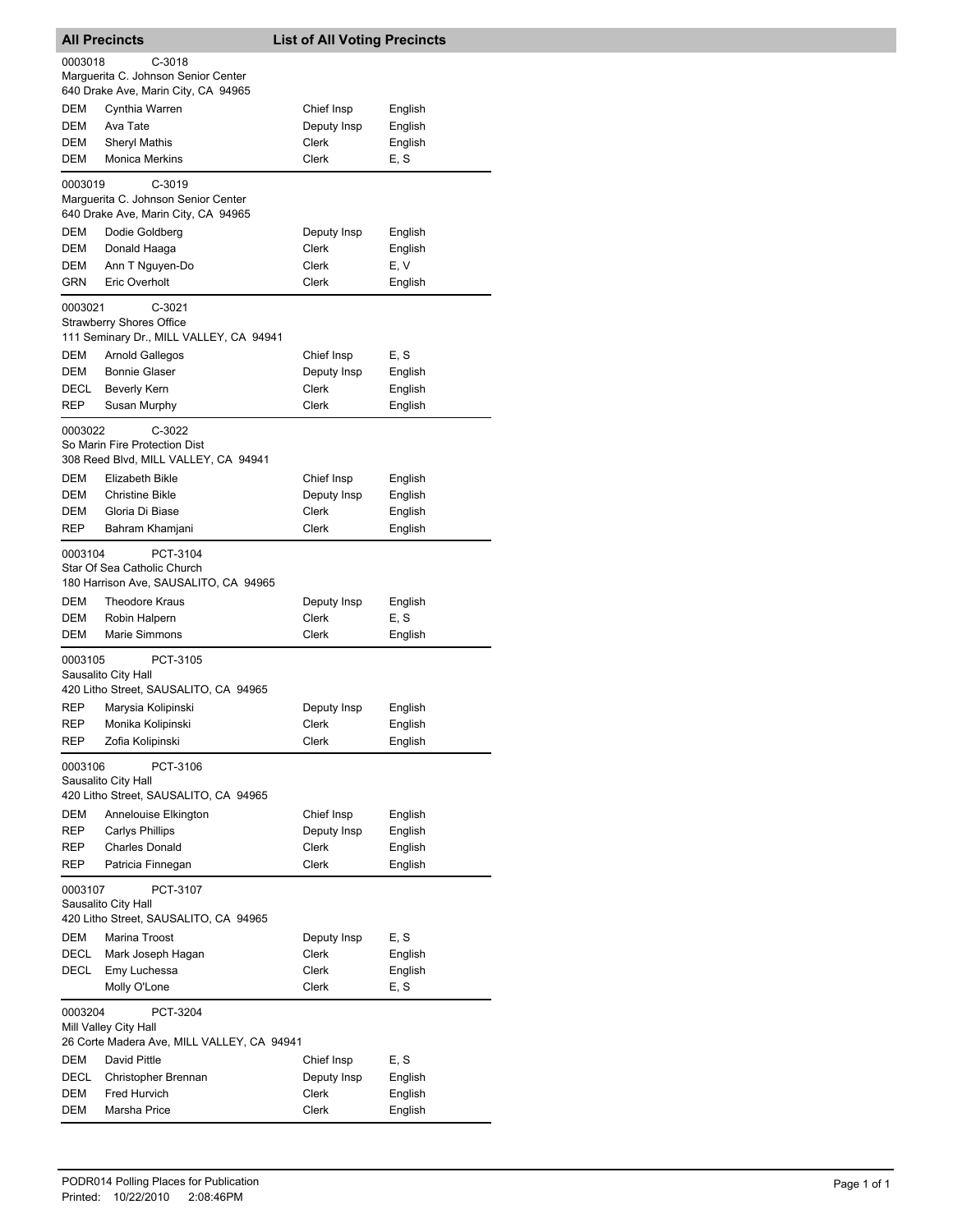| <b>All Precincts</b>                                                                            |                                                                                        | <b>List of All Voting Precincts</b> |         |  |
|-------------------------------------------------------------------------------------------------|----------------------------------------------------------------------------------------|-------------------------------------|---------|--|
| 0003207                                                                                         | PCT-3207                                                                               |                                     |         |  |
|                                                                                                 | Our Lady Of Mt Carmel Church                                                           |                                     |         |  |
|                                                                                                 | 3 Oakdale Ave, MILL VALLEY, CA 94941                                                   |                                     |         |  |
| DEM                                                                                             | <b>Milton Weiss</b>                                                                    | Chief Insp                          | English |  |
| DEM                                                                                             | Rena Ivy                                                                               | Deputy Insp                         | English |  |
| DEM                                                                                             | Mary Pavlisin                                                                          | Clerk                               | English |  |
| DECL                                                                                            | Kanungnid Windy                                                                        | Clerk                               | English |  |
| 0003216<br>The Redwoods                                                                         | PCT-3216<br>40 Camino Alto, MILL VALLEY, CA 94941                                      |                                     |         |  |
| DEM                                                                                             | Lorraine Ferrua                                                                        | Chief Insp                          | English |  |
| DECL                                                                                            | <b>Richard Wallace</b>                                                                 | Deputy Insp                         | English |  |
| <b>DEM</b>                                                                                      | Lynn Breger                                                                            | Clerk                               | English |  |
| DEM                                                                                             | Genevieve Sorensen                                                                     | Clerk                               | English |  |
| 0003301                                                                                         | PCT-3301<br>Shepherd Of Hills Lutheran Church<br>9 Shepherd Way, TIBURON, CA 94920     |                                     |         |  |
| REP                                                                                             | <b>Walter Strakosch</b>                                                                | Chief Insp                          | English |  |
| REP                                                                                             | Mary Bowles                                                                            | Deputy Insp                         | English |  |
| DEM                                                                                             | Morse Byer<br>Aviva Shane                                                              | <b>Clerk</b>                        | English |  |
| DEM                                                                                             |                                                                                        | Clerk                               | English |  |
| 0003302<br>Del Mar School                                                                       | PCT-3302<br>105 Avenida Miraflores, Tiburon, CA 94920                                  |                                     |         |  |
| DEM                                                                                             | John Kraus                                                                             | Chief Insp                          | English |  |
| DEM                                                                                             | Karin Hern                                                                             | Deputy Insp                         | E, S    |  |
| DECL                                                                                            | Barbara Reitebach                                                                      | Clerk                               | English |  |
| REP                                                                                             | <b>Sharon Terrill</b>                                                                  | Clerk                               | English |  |
| 0003303                                                                                         | PCT-3303<br><b>Tiburon Baptist Church</b><br>445 Greenwood Beach Rd, TIBURON, CA 94920 |                                     |         |  |
| DEM                                                                                             | Mary Christiansen                                                                      | Deputy Insp                         | English |  |
| DECL                                                                                            | Kim Pauley<br><b>Andrew Standaert</b>                                                  | Clerk                               | English |  |
| DECL                                                                                            |                                                                                        | Clerk                               | English |  |
| 0003304                                                                                         | PCT-3304<br>Tiburon Town Hall<br>1505 Tiburon Blvd, Tiburon, CA 94920                  |                                     |         |  |
| DEM                                                                                             | <b>Richard Park</b>                                                                    | Chief Insp                          | English |  |
| DEM                                                                                             | Marjorie Park                                                                          | Deputy Insp                         | English |  |
| REP                                                                                             | <b>Florence Eder</b>                                                                   | Clerk                               | English |  |
| DEM                                                                                             | Louise Maloof                                                                          | Clerk                               | E, S    |  |
| DEM                                                                                             | <b>Lawrence Stotter</b>                                                                | Clerk                               | English |  |
| 0003306                                                                                         | PCT-3306<br><b>Tiburon Town Hall</b><br>1505 Tiburon Blvd, Tiburon, CA 94920           |                                     |         |  |
| DEM                                                                                             | Patricia Rinere                                                                        | Deputy Insp                         | English |  |
| DECL                                                                                            | Elizabeth De Tomasi                                                                    | Clerk                               | English |  |
| DEM                                                                                             | Ronald Skellenger                                                                      | Clerk                               | English |  |
| 0003401<br>PCT-3401<br><b>Belvedere Community Center</b><br>Community Road, Belvedere, CA 94920 |                                                                                        |                                     |         |  |
| DEM                                                                                             | Robert Flynn                                                                           | Chief Insp                          | English |  |
| DEM                                                                                             | Karen Brown                                                                            | Deputy Insp                         | English |  |
|                                                                                                 | Andrew Lindh                                                                           | Clerk                               | English |  |
| REP                                                                                             | Jean Oller                                                                             | Clerk                               | English |  |
| 0003402                                                                                         | PCT-3402<br><b>Belvedere Community Center</b>                                          |                                     |         |  |
|                                                                                                 | Community Road, Belvedere, CA 94920                                                    |                                     |         |  |
| DEM                                                                                             | Hillair Bell                                                                           | Deputy Insp                         | English |  |
| DECL                                                                                            | John Carapiet                                                                          | Clerk                               | English |  |
| DECL                                                                                            | Craig Weldon                                                                           | Clerk                               | English |  |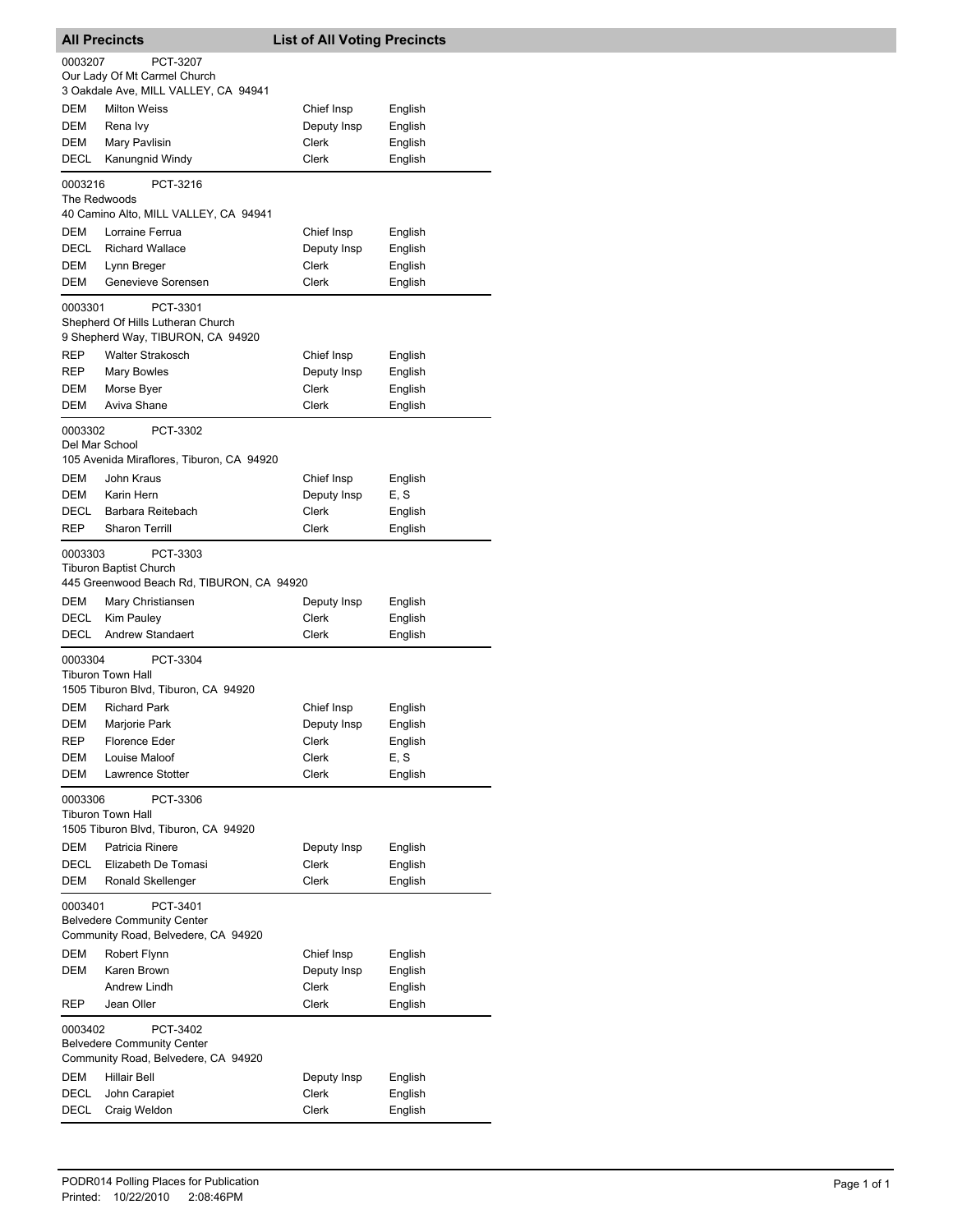| <b>All Precincts</b>                     |                                            | <b>List of All Voting Precincts</b> |         |  |
|------------------------------------------|--------------------------------------------|-------------------------------------|---------|--|
| 0003503                                  | PCT-3503                                   |                                     |         |  |
|                                          | <b>Tam Valley Community Ctr</b>            |                                     |         |  |
|                                          | 203 Marin Ave, Mill Valley, CA 94941-4068  |                                     |         |  |
| DEM                                      | James Kasper                               | Deputy Insp                         | English |  |
| <b>DEM</b>                               | Jon Snyder                                 | Clerk                               | English |  |
| AIP                                      | <b>Bette Stone</b>                         | Clerk                               | English |  |
| REP                                      | Marilyn Sugimura                           | Clerk                               | English |  |
| 0003704                                  | PCT-3704                                   |                                     |         |  |
|                                          | <b>Tiburon Baptist Church</b>              |                                     |         |  |
|                                          | 445 Greenwood Beach Rd, TIBURON, CA 94920  |                                     |         |  |
| DEM                                      | Susan Schmidt                              | Chief Insp                          | English |  |
| DEM                                      | <b>Bernice Rollin</b>                      | Deputy Insp                         | English |  |
| DEM                                      | John Driscoll                              | Clerk                               | English |  |
| DEM                                      | <b>Traute Eckersdorff</b>                  | Clerk                               | English |  |
| 0003705                                  | PCT-3705                                   |                                     |         |  |
|                                          | Marin Amateur Radio Club                   |                                     |         |  |
|                                          | 27 Shell Rd, MILL VALLEY, CA 94941         |                                     |         |  |
| DEM                                      | <b>Richard Fahrner</b>                     | Chief Insp                          | English |  |
| REP                                      | <b>Richard Dullea</b>                      | Deputy Insp                         | English |  |
| DEM                                      | <b>Robert Bayless</b>                      | Clerk                               | English |  |
| DEM                                      | <b>Connaitre Chateaubriant</b>             | Clerk                               | English |  |
| 0004001                                  | C-4001                                     |                                     |         |  |
|                                          | Pt. Reyes Fire Station                     |                                     |         |  |
|                                          | 4th & B St, Point Reyes, CA 94956          |                                     |         |  |
| <b>DEM</b>                               | <b>Alice Rantos</b>                        | Chief Insp                          | English |  |
| GRN                                      | Laury Porter                               | Deputy Insp                         | English |  |
| DEM                                      | Kenneth Knabe                              | Clerk                               | English |  |
| DEM                                      | Amy Rainbow                                | Clerk                               | E, S    |  |
| DECL                                     | Elizabeth Vega                             | Clerk                               | E, S    |  |
| 0004003                                  | $C-4003$                                   |                                     |         |  |
|                                          | Inverness Fire House                       |                                     |         |  |
|                                          | 50 Inverness Way, INVERNESS, CA 94937      |                                     |         |  |
| GRN                                      | Christopher Lish                           | Chief Insp                          | E, S    |  |
| REP                                      | <b>Richard Aston</b>                       | Deputy Insp                         | English |  |
| REP                                      | Georgeanne Aston                           | Clerk                               | English |  |
| <b>DEM</b>                               | Louise Gregg                               | Clerk                               | E, S    |  |
| 0004007                                  | C-4007                                     |                                     |         |  |
|                                          | Wild Horse Valley Clubhouse                |                                     |         |  |
|                                          | 110 Wild Horse Valley Dr, NOVATO, CA 94947 |                                     |         |  |
| DEM                                      | George Minor                               | Chief Insp                          | English |  |
| <b>DEM</b>                               | James Lamb                                 | Deputy Insp                         | English |  |
| DEM                                      | <b>Rita Kiesow</b>                         | Clerk                               | English |  |
| DEM                                      | <b>Robert Semple</b>                       | Clerk                               | English |  |
| 0004010                                  | $C-4010$                                   |                                     |         |  |
|                                          | Muir Beach Community Center                |                                     |         |  |
|                                          | 19 Seacape Dr, Muir Beach, CA 94965        |                                     |         |  |
| <b>DEM</b>                               | Kathryn Sward                              | Chief Insp                          | English |  |
| REP                                      | Arlene Robertson                           | Deputy Insp                         | English |  |
| REP                                      | Fredericka Cobey                           | Clerk                               | English |  |
| DECL                                     | <b>Bethany Villere</b>                     | Clerk                               | English |  |
| 0004011<br>C-4011                        |                                            |                                     |         |  |
| Muir Woods Park Community Association    |                                            |                                     |         |  |
| 40 Ridge Ave, Mill Valley, CA 94941-1783 |                                            |                                     |         |  |
| <b>DECL</b>                              | Raya Smith                                 | Chief Insp                          | English |  |
| DEM                                      | <b>Elizabeth Sanders</b>                   | Deputy Insp                         | English |  |
| DECL                                     | <b>Beth Brandes</b>                        | Clerk                               | English |  |
| DEM                                      | Jessica Hollinger                          | Clerk                               | English |  |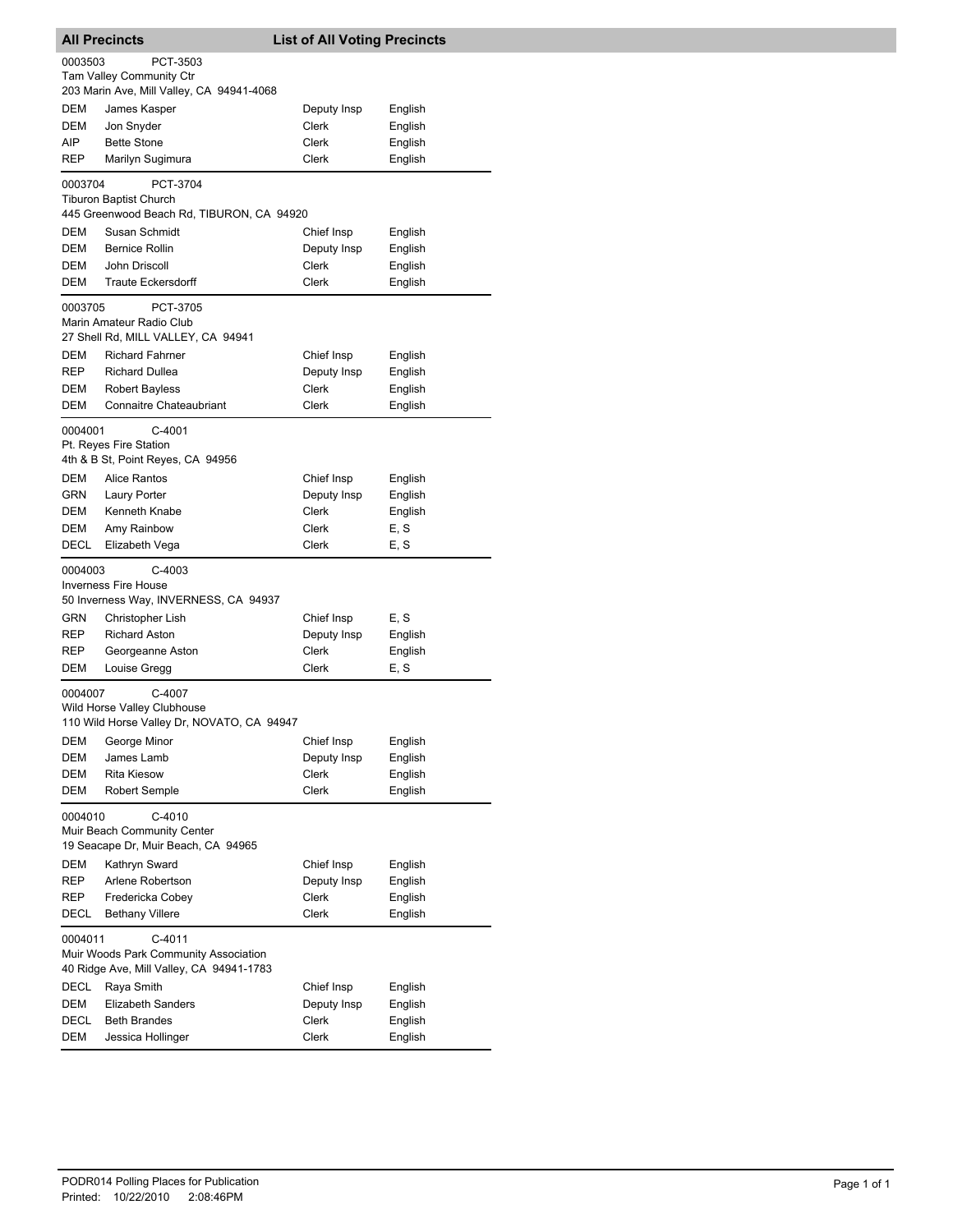|                                       | <b>All Precincts</b>                                          | <b>List of All Voting Precincts</b> |                    |  |
|---------------------------------------|---------------------------------------------------------------|-------------------------------------|--------------------|--|
| 0004012                               | C-4012                                                        |                                     |                    |  |
|                                       | Homestead Valley Community Ctr                                |                                     |                    |  |
|                                       | 315 Montford Ave, MILL VALLEY, CA 94941                       |                                     |                    |  |
| DEM                                   | Annette Blanchard                                             | Deputy Insp                         | English            |  |
| DEM                                   | Patricia Becker                                               | Clerk                               | English            |  |
| DEM                                   | <b>Bob Davis</b>                                              | Clerk                               | English            |  |
| DEM                                   | Tamara Harris                                                 | <b>Clerk</b>                        | English            |  |
| 0004014                               | $C-4014$                                                      |                                     |                    |  |
|                                       | <b>Stinson Beach Community Center</b>                         |                                     |                    |  |
|                                       | 30 Belvedere, STINSON BEACH, CA 94970                         |                                     |                    |  |
| DEM                                   | <b>Bronwen Proust</b>                                         | Chief Insp                          | English            |  |
| DEM                                   | Hathaway Watson III                                           | Deputy Insp                         | English            |  |
| DECL                                  | Peter Cyr II                                                  | Clerk                               | English            |  |
| DEM                                   | Rosemarie Walwyn                                              | Clerk                               | E, S               |  |
| 0004016                               | C-4016                                                        |                                     |                    |  |
|                                       | <b>Bolinas Community Center</b>                               |                                     |                    |  |
|                                       | Wharf Rd, Bolinas, CA 94924                                   |                                     |                    |  |
| DEM                                   | Cynthia Ann Rodriguez                                         | Chief Insp                          | English            |  |
| GRN<br>DEM                            | David Cattell<br><b>Arline Mathieu</b>                        | Deputy Insp<br><b>Clerk</b>         | E.S                |  |
| DEM                                   | Diana Mc Quaid                                                | Clerk                               | English<br>E, S    |  |
|                                       |                                                               |                                     |                    |  |
| 0004017                               | C-4017                                                        |                                     |                    |  |
|                                       | Woodacre Improvement Club<br>1 Garden Way, WOODACRE, CA 94973 |                                     |                    |  |
| <b>DEM</b>                            |                                                               |                                     |                    |  |
| DEM                                   | Mary O Brien<br>Sherrie Grossi                                | Chief Insp<br>Deputy Insp           | English<br>English |  |
| GRN                                   | Ann Jones                                                     | Clerk                               | English            |  |
| DEM                                   | Kathryn Ospital                                               | Clerk                               | English            |  |
| DEM                                   | <b>Edward Shoup</b>                                           | Clerk                               | English            |  |
|                                       |                                                               |                                     |                    |  |
| 0004020                               | $C-4020$<br>Corte Madera Recreation Center                    |                                     |                    |  |
|                                       | Tamalpais Dr, Corte Madera, CA 94925-1561                     |                                     |                    |  |
| DEM                                   | <b>Andrew Rusting</b>                                         | Chief Insp                          | English            |  |
| DECL                                  | Mary Osorio                                                   | Deputy Insp                         | English            |  |
| DEM                                   | Raymond Donohue                                               | Clerk                               | English            |  |
| DEM                                   | Fred S Seiden                                                 | Clerk                               | English            |  |
| DEM                                   | Rosalind S Seiden                                             | Clerk                               | English            |  |
| 0004021                               | C-4021                                                        |                                     |                    |  |
|                                       | Corte Madera Recreation Center                                |                                     |                    |  |
|                                       | Tamalpais Dr, Corte Madera, CA 94925-1561                     |                                     |                    |  |
| DECL                                  | Robert Bostonian                                              | Deputy Insp                         | English            |  |
| <b>DEM</b>                            | Nancy Davis                                                   | Clerk                               | English            |  |
| DECL                                  | Eileen Duane                                                  | Clerk                               | English            |  |
| REP                                   | Ann Randolph                                                  | Clerk                               | English            |  |
| 0004022                               | C-4022                                                        |                                     |                    |  |
| Corte Madera Recreation Center        |                                                               |                                     |                    |  |
|                                       | Tamalpais Dr, Corte Madera, CA 94925-1561                     |                                     |                    |  |
| DECL                                  | James Moore                                                   | Deputy Insp                         | English            |  |
| DEM                                   | David Moore                                                   | Clerk                               | English            |  |
| DEM                                   | Janet Moore                                                   | Clerk                               | English            |  |
| REP                                   | Virginia Moore                                                | Clerk                               | English            |  |
| 0004024                               | C-4024                                                        |                                     |                    |  |
|                                       | <b>Larkspur Recreation Department</b>                         |                                     |                    |  |
| 240 Doherty Drive, Larkspur, CA 94939 |                                                               |                                     |                    |  |
| DEM                                   | <b>Robert Phillips</b>                                        | Deputy Insp                         | English            |  |
| DEM                                   | <b>Austin Blake</b>                                           | Clerk                               | English            |  |
|                                       | Stella Torrez                                                 | Clerk                               | English            |  |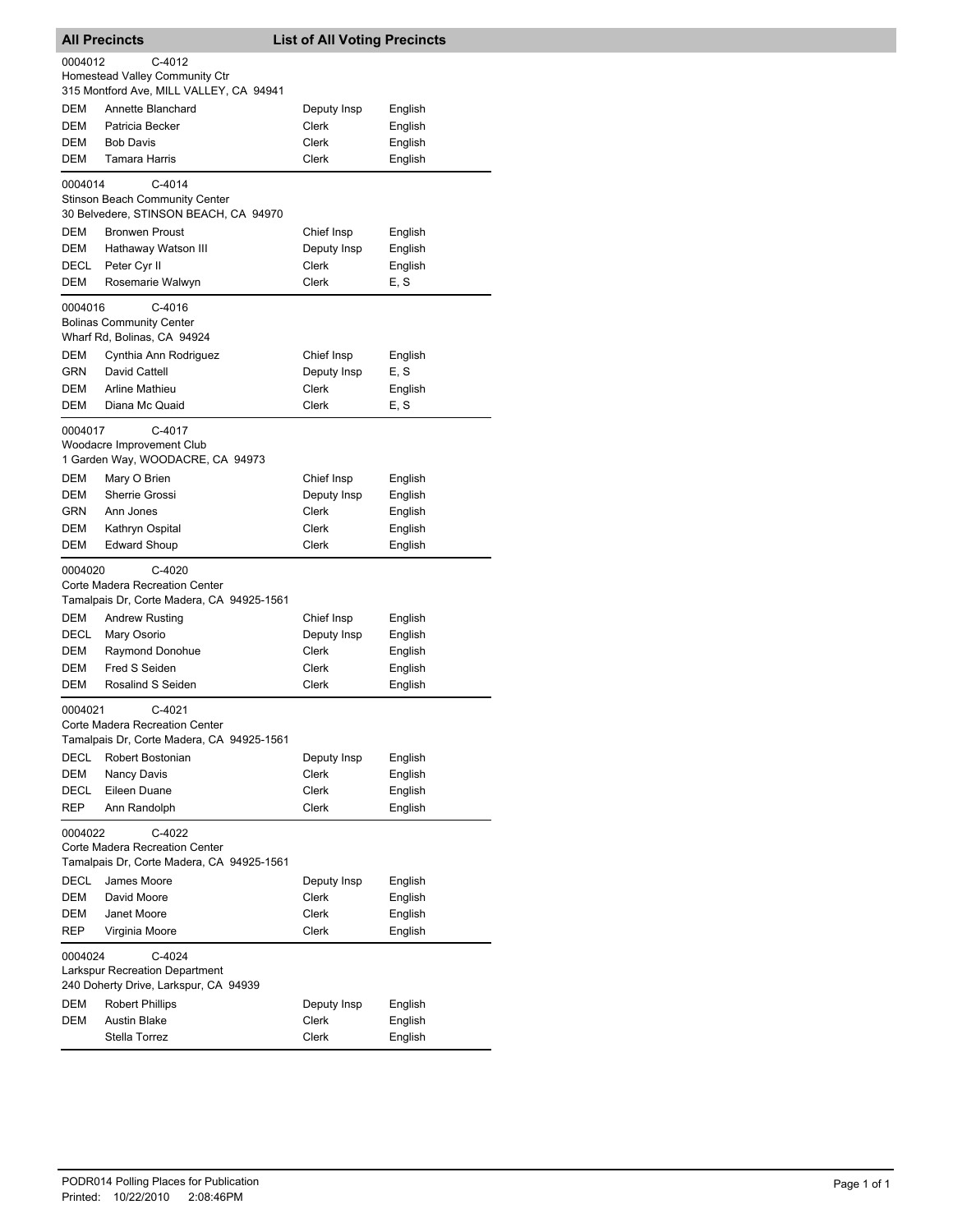| <b>All Precincts</b><br><b>List of All Voting Precincts</b>                                                  |                                                                                                    |                      |         |  |
|--------------------------------------------------------------------------------------------------------------|----------------------------------------------------------------------------------------------------|----------------------|---------|--|
| PCT-4101<br>0004101<br><b>Tomales Regional History Center</b><br>26701 State Route 1, Tomales, CA 94971-0262 |                                                                                                    |                      |         |  |
| <b>REP</b>                                                                                                   | Anna Jensen                                                                                        | Chief Insp           | English |  |
| REP                                                                                                          | Elizabeth Mitchell                                                                                 | Deputy Insp          | English |  |
| DEM                                                                                                          | Alyce Perucchi                                                                                     | Clerk                | English |  |
| <b>DECL</b>                                                                                                  | Kathleen Sartori                                                                                   | <b>Clerk</b>         | English |  |
| 0004200                                                                                                      | PCT-4200                                                                                           |                      |         |  |
|                                                                                                              | Nicasio School                                                                                     |                      |         |  |
|                                                                                                              | 5555 Nicasio Valley Rd, Nicasio, CA 94946                                                          |                      |         |  |
| DEM                                                                                                          | Kimberly Wallach                                                                                   | Chief Insp           | English |  |
| DEM                                                                                                          | Mimi Lewis                                                                                         | Deputy Insp          | English |  |
| REP                                                                                                          | Leslie Gompertz                                                                                    | Clerk                | English |  |
| DEM                                                                                                          | Antonia Van Becker                                                                                 | <b>Clerk</b>         | English |  |
| 0004300                                                                                                      | PCT-4300                                                                                           |                      |         |  |
|                                                                                                              | Homestead Valley Community Ctr                                                                     |                      |         |  |
| DEM                                                                                                          | 315 Montford Ave, MILL VALLEY, CA 94941<br>Michael Kenyon                                          | Chief Insp           |         |  |
| DEM                                                                                                          | Tonya Ann Bjornson                                                                                 |                      | English |  |
| <b>DECL</b>                                                                                                  |                                                                                                    | Deputy Insp<br>Clerk | English |  |
|                                                                                                              | Mary Ann Dunlap                                                                                    |                      | English |  |
| DEM                                                                                                          | Marilyn Filbrun                                                                                    | Clerk                | English |  |
| 0004400                                                                                                      | PCT-4400                                                                                           |                      |         |  |
|                                                                                                              | San Geronimo Valley Community Center<br>Sir Francis Drake Blvd, San Geronimo, CA 94963             |                      |         |  |
| <b>DECL</b>                                                                                                  | David O Connor                                                                                     | Chief Insp           |         |  |
| DEM                                                                                                          | Thomas Duff                                                                                        |                      | English |  |
| DEM                                                                                                          | Marina Eisenzimmer                                                                                 | Deputy Insp<br>Clerk | English |  |
|                                                                                                              |                                                                                                    |                      | English |  |
| DEM<br>DEM                                                                                                   | Melvyn Wright<br>Erika Zettl                                                                       | Clerk<br>Clerk       | English |  |
|                                                                                                              |                                                                                                    |                      | English |  |
| 0004401                                                                                                      | PCT-4401<br>San Geronimo Valley Community Center<br>Sir Francis Drake Blvd, San Geronimo, CA 94963 |                      |         |  |
| <b>REP</b>                                                                                                   | Allison Puglisi                                                                                    | Deputy Insp          | English |  |
| DEM                                                                                                          | Mwanza Furaha                                                                                      | Clerk                | English |  |
| <b>DEM</b>                                                                                                   | Michael Kotski                                                                                     | Clerk                | English |  |
| DEM                                                                                                          | Sandra White                                                                                       | Clerk                | English |  |
|                                                                                                              |                                                                                                    |                      |         |  |
| 0004501                                                                                                      | PCT-4501<br><b>Pleasant Valley School</b><br>755 Sutro Ave, Novato, CA 94947                       |                      |         |  |
| DEM                                                                                                          | Frank Slater Jr                                                                                    | Chief Insp           | E, S    |  |
| DEM                                                                                                          | John Irvine                                                                                        | Deputy Insp          | English |  |
| DEM                                                                                                          | <b>Paul Shermantine</b>                                                                            | Clerk                | English |  |
| DEM                                                                                                          | Dave Skavland                                                                                      | Clerk                | English |  |
| 0004502<br>PCT-4502<br>Sinaloa School                                                                        |                                                                                                    |                      |         |  |
|                                                                                                              | 2045 Vineyard Rd, Novato, CA 94947-3810                                                            |                      |         |  |
| REP                                                                                                          | Ralph Schaber                                                                                      | Chief Insp           | English |  |
| DEM                                                                                                          | Jill Gregoire                                                                                      | Deputy Insp          | English |  |
| DEM                                                                                                          | William Klapperich                                                                                 | Clerk                | E, S    |  |
| REP                                                                                                          | James O Leary                                                                                      | Clerk                | English |  |
|                                                                                                              | PCT-4503                                                                                           |                      |         |  |
| 0004503<br>Presbyterian Church Of Novato                                                                     |                                                                                                    |                      |         |  |
| 710 Wilson Ave, Novato, CA 94947                                                                             |                                                                                                    |                      |         |  |
| REP                                                                                                          | Alan Burton                                                                                        | Chief Insp           | E, S    |  |
| DEM                                                                                                          | Latanya Samuel                                                                                     | Deputy Insp          | English |  |
| REP                                                                                                          | Dennis Crinnion                                                                                    | Clerk                | English |  |
| DEM                                                                                                          | Paul Lindberg                                                                                      | Clerk                | English |  |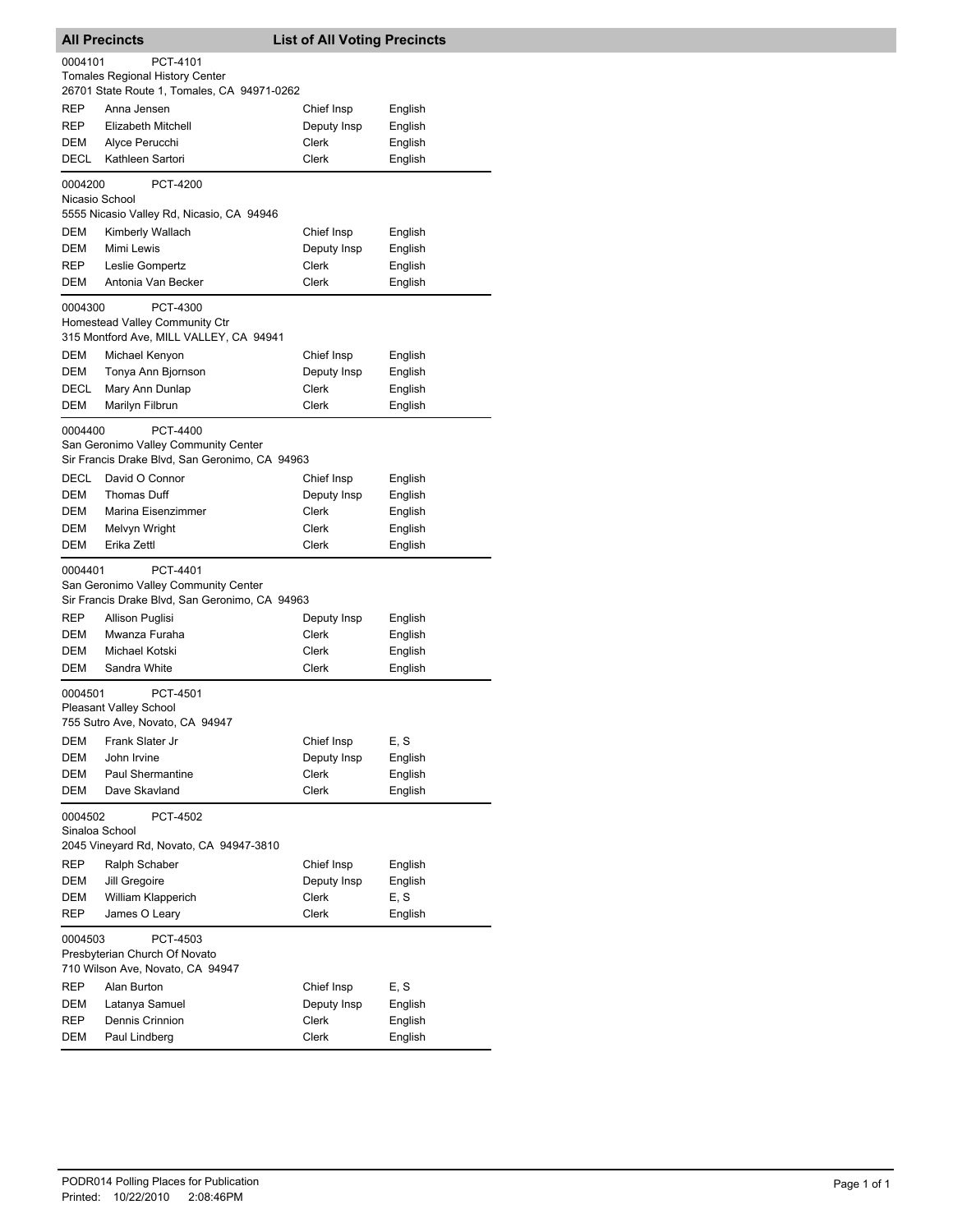| <b>All Precincts</b>                                                             |                                                                                                                        |  | <b>List of All Voting Precincts</b> |                    |  |
|----------------------------------------------------------------------------------|------------------------------------------------------------------------------------------------------------------------|--|-------------------------------------|--------------------|--|
| 0004600                                                                          | PCT-4600<br><b>Pickleweed Community Center</b><br>50 Canal St, SAN RAFAEL, CA 94901                                    |  |                                     |                    |  |
| DEM                                                                              | John G Ortega                                                                                                          |  | Chief Insp                          | E, S               |  |
| DEM                                                                              | Susan Severin                                                                                                          |  | Deputy Insp                         | E, S               |  |
| DEM                                                                              | Cuc Hang                                                                                                               |  | Clerk                               | E, V               |  |
| DEM                                                                              | Man Phan                                                                                                               |  | <b>Clerk</b>                        | E, V               |  |
| 0004601                                                                          | PCT-4601<br><b>Pickleweed Community Center</b><br>50 Canal St, SAN RAFAEL, CA 94901                                    |  |                                     |                    |  |
| DEM                                                                              | Carol Costa                                                                                                            |  | Deputy Insp                         | English            |  |
| DECL                                                                             | <b>Clark Christensen</b>                                                                                               |  | Clerk                               | English            |  |
| DECL                                                                             | Yee Coleiro                                                                                                            |  | Clerk                               | English            |  |
| DEM                                                                              | Carol Jolliffe                                                                                                         |  | Clerk                               | English            |  |
| 0004707                                                                          | PCT-4707<br>Aegis Of Corte Madera<br>5555 Paradise Dr, Corte Madera, CA 94925-1800                                     |  |                                     |                    |  |
| GRN                                                                              | lan Roth                                                                                                               |  | Chief Insp                          | English            |  |
| DEM                                                                              | <b>Christine Daniels</b>                                                                                               |  | Deputy Insp                         | English            |  |
| DEM                                                                              | <b>Beverly Cupp</b>                                                                                                    |  | Clerk                               | English            |  |
| REP                                                                              | <b>Stanley Damas</b>                                                                                                   |  | Clerk                               | English            |  |
| DEM                                                                              | La Shaune Fitch                                                                                                        |  | Clerk                               | English            |  |
| 0004708<br>DECL<br>DECL                                                          | PCT-4708<br>Aegis Of Corte Madera<br>5555 Paradise Dr, Corte Madera, CA 94925-1800<br>Nancy Faber<br><b>Ruth Moran</b> |  | Deputy Insp<br>Clerk                | English<br>English |  |
| DEM                                                                              | Anna Shannon                                                                                                           |  | Clerk                               | English            |  |
| 0004709                                                                          | PCT-4709<br>Aegis Of Corte Madera<br>5555 Paradise Dr, Corte Madera, CA 94925-1800                                     |  |                                     |                    |  |
| DECL                                                                             | Galina Rumennik                                                                                                        |  | Deputy Insp                         | English            |  |
| REP                                                                              | Alberta Damas                                                                                                          |  | Clerk                               | English            |  |
| DEM                                                                              | Siv Hood                                                                                                               |  | Clerk                               | English            |  |
| <b>DEM</b>                                                                       | Ann Lunder                                                                                                             |  | Clerk                               | English            |  |
|                                                                                  | 0004806<br>PCT-4806<br>Cape Marin                                                                                      |  |                                     |                    |  |
| <b>REP</b>                                                                       | Laderman Lane, Greenbrae, CA 94904-2482<br>Mary Arthur                                                                 |  |                                     |                    |  |
| DEM                                                                              | Theodora Graff                                                                                                         |  | Deputy Insp<br>Clerk                | English<br>English |  |
| DEM                                                                              | George Moley                                                                                                           |  | Clerk                               | English            |  |
| 0005001<br>$C-5001$<br>Novato Library<br>1720 Novato Blvd, Novato, CA 94947-3049 |                                                                                                                        |  |                                     |                    |  |
| DEM                                                                              | Brian Woodson                                                                                                          |  | Chief Insp                          | English            |  |
| REP                                                                              | Victor Aguila                                                                                                          |  | Deputy Insp                         | E, S               |  |
| REP                                                                              | Carmine Di Domenico                                                                                                    |  | Clerk                               | English            |  |
| REP                                                                              | Gretchen Jackson                                                                                                       |  | Clerk                               | English            |  |
| 0005002                                                                          | C-5002<br>United Methodist Church<br>1473 South Novato Blvd, NOVATO, CA 94947                                          |  |                                     |                    |  |
| DEM                                                                              | Alana Dubost                                                                                                           |  | Chief Insp                          | English            |  |
| DECL                                                                             | Nancy Jones                                                                                                            |  | Deputy Insp                         | English            |  |
| REP                                                                              | Margaret Binggeli                                                                                                      |  | Clerk                               | English            |  |
| DECL                                                                             | Mary Otto                                                                                                              |  | Clerk                               | English            |  |
| DEM                                                                              | Pamela Torres                                                                                                          |  | Clerk                               | English            |  |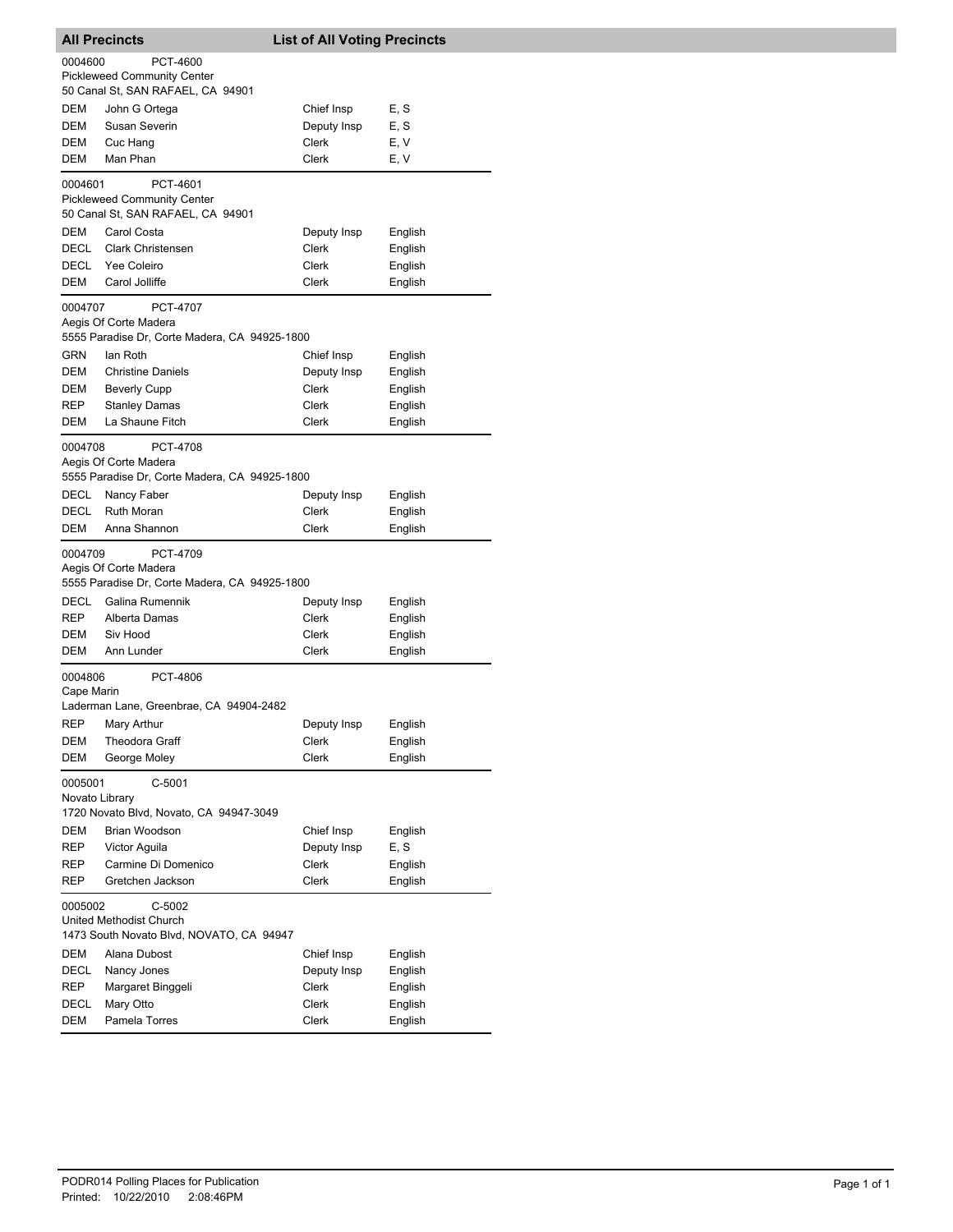| <b>All Precincts</b>                                                                            |                                                                                       | <b>List of All Voting Precincts</b> |                    |  |
|-------------------------------------------------------------------------------------------------|---------------------------------------------------------------------------------------|-------------------------------------|--------------------|--|
| 0005003                                                                                         | $C-5003$                                                                              |                                     |                    |  |
|                                                                                                 | San Jose Middle School<br>1000 Sunset Pkwy, Novato, CA 94949                          |                                     |                    |  |
| REP                                                                                             | <b>Thomas Brawley</b>                                                                 | Chief Insp                          | English            |  |
| DEM                                                                                             | George Wathen                                                                         | Deputy Insp                         | English            |  |
| DEM                                                                                             | Leslie Purdy                                                                          | <b>Clerk</b>                        | English            |  |
| REP                                                                                             | Diane Serdengecti                                                                     | Clerk                               | English            |  |
| DEM                                                                                             | Jacquelyn Walton                                                                      | Clerk                               | English            |  |
| 0005004                                                                                         | $C-5004$                                                                              |                                     |                    |  |
|                                                                                                 | Presbyterian Church Of Novato<br>710 Wilson Ave, Novato, CA 94947                     |                                     |                    |  |
| DEM                                                                                             | <b>Connie Fischer</b>                                                                 | Deputy Insp                         | English            |  |
| REP                                                                                             | Stephany Burton                                                                       | Clerk                               | English            |  |
| DEM                                                                                             | Danielle Fontaine                                                                     | Clerk                               | English            |  |
| 0005006                                                                                         | $C-5006$<br><b>Bel Marin Community Center</b><br>4 Montego Key, Novato, CA 94949-5301 |                                     |                    |  |
| DEM                                                                                             | James Hollingshead                                                                    | Chief Insp                          | English            |  |
| DEM                                                                                             | Craig Flechsig                                                                        | Deputy Insp                         | English            |  |
| <b>REP</b>                                                                                      | Maureen Ahsani                                                                        | <b>Clerk</b>                        | English            |  |
| REP                                                                                             | Jefferson Graves                                                                      | <b>Clerk</b>                        | English            |  |
| 0005101                                                                                         | PCT-5101<br><b>Bahia Clubhouse</b>                                                    |                                     |                    |  |
|                                                                                                 | 3008 Topaz Drive, Novato, CA 94945-1547                                               |                                     |                    |  |
| <b>DEM</b>                                                                                      | Monique Saul-Egli                                                                     | Chief Insp                          | E, S               |  |
| DEM                                                                                             | Shirley Printz                                                                        | Deputy Insp                         | English            |  |
| DECL<br>DEM                                                                                     | <b>Bryon Karow</b><br>Renee Landstrom                                                 | Clerk<br>Clerk                      | English<br>English |  |
|                                                                                                 |                                                                                       |                                     |                    |  |
| 0005102                                                                                         | PCT-5102<br>Novato School District Offices<br>1015 Seventh St, Novato, CA 94945-2228  |                                     |                    |  |
| DEM                                                                                             | Linda Goheen                                                                          | Chief Insp                          | English            |  |
| DECL                                                                                            | Christina Yee                                                                         | Deputy Insp                         | English            |  |
| REP                                                                                             | Milena Jurjevich                                                                      | Clerk                               | English            |  |
| DEM                                                                                             | Joseph Spillman                                                                       | Clerk                               | English            |  |
| 0005103<br>Olive School                                                                         | PCT-5103<br>629 Plum St-park Lot Off Olive, NOVATO, CA 94945                          |                                     |                    |  |
| DEM                                                                                             | Brenda Gates-Monasch                                                                  | Chief Insp                          | English            |  |
| DEM                                                                                             | Matthew Johnston                                                                      | Deputy Insp                         | English            |  |
| DEM                                                                                             | Janet Meyer                                                                           | <b>Clerk</b>                        | English            |  |
| <b>REP</b>                                                                                      | Diane Schneeweis                                                                      | Clerk                               | English            |  |
| PCT-5201<br>0005201<br>Novato School District Offices<br>1015 Seventh St, Novato, CA 94945-2228 |                                                                                       |                                     |                    |  |
| DEM                                                                                             | Judith Chaffee                                                                        | Deputy Insp                         | English            |  |
| DECL                                                                                            | Ernest Beyer                                                                          | Clerk                               | English            |  |
| DEM                                                                                             | <b>Beatrice Cooper</b>                                                                | Clerk                               | English            |  |
| DEM                                                                                             | <b>Richard Huber</b>                                                                  | Clerk                               | English            |  |
| 0005202<br>PCT-5202<br>Atria Tamalpais Senior Living<br>853 Tamalpais Ave, NOVATO, CA 94947     |                                                                                       |                                     |                    |  |
| DEM                                                                                             | <b>Herbert Kessner</b>                                                                | Chief Insp                          | English            |  |
| REP                                                                                             | Linda Monaco                                                                          | Deputy Insp                         | English            |  |
| DEM<br>DEM                                                                                      | <b>Tomaline Hudson</b><br>Lois St Sure                                                | Clerk<br>Clerk                      | English<br>English |  |
| 0005203                                                                                         | PCT-5203                                                                              |                                     |                    |  |
| <b>Hill Community Room</b><br>1560 Hill Road, Novato, CA 94947-4002                             |                                                                                       |                                     |                    |  |
| REF                                                                                             | Michael Harris                                                                        | Chief Insp                          | English            |  |
| DEM                                                                                             | Jaymie Wright                                                                         | Deputy Insp                         | English            |  |
| DEM                                                                                             | James Shelburne III                                                                   | Clerk                               | English            |  |
| DEM                                                                                             | Rose Stewart                                                                          | Clerk                               | English            |  |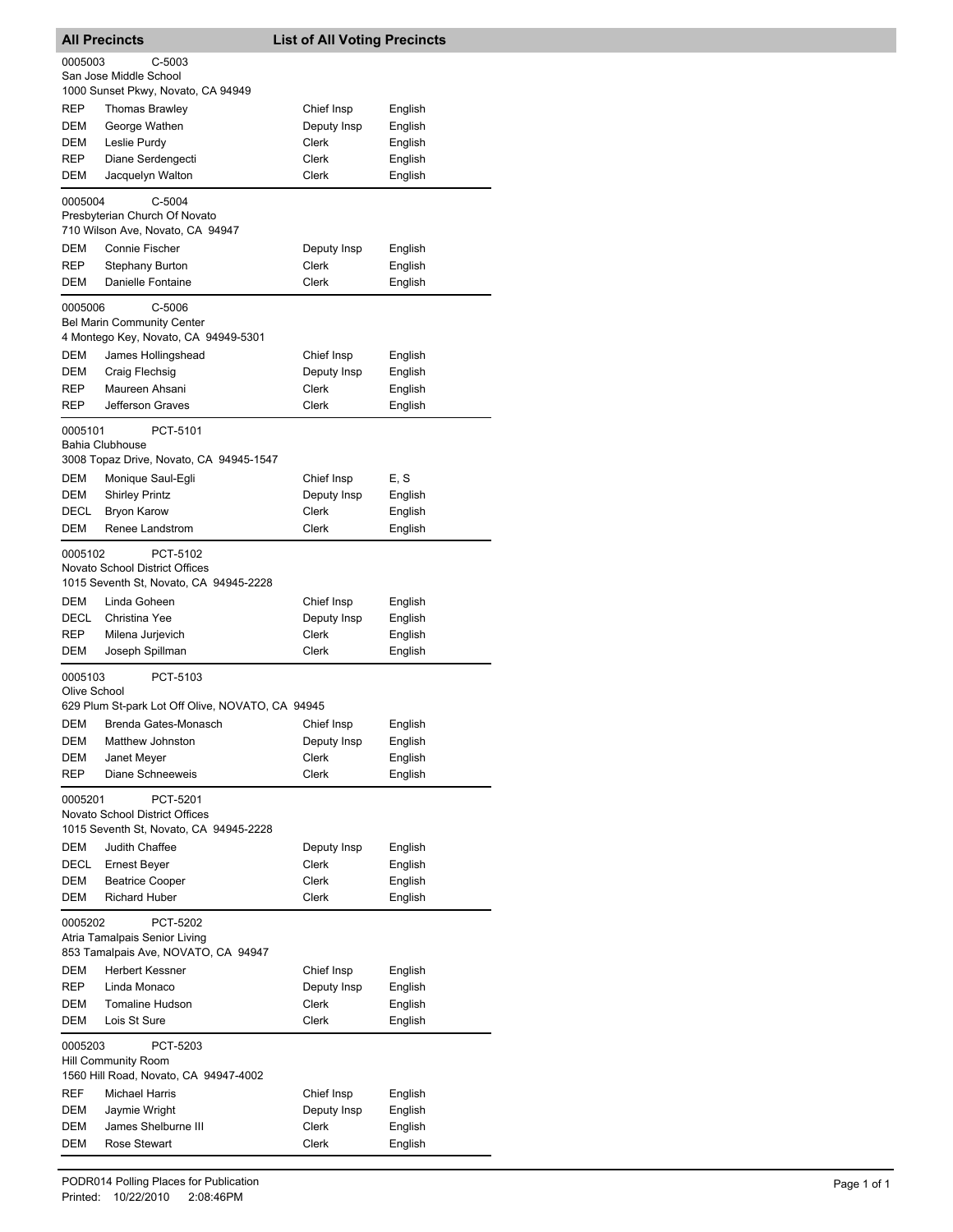| <b>All Precincts</b>     |                                                                         | <b>List of All Voting Precincts</b> |                    |
|--------------------------|-------------------------------------------------------------------------|-------------------------------------|--------------------|
| 0005204                  | PCT-5204                                                                |                                     |                    |
|                          | <b>Hill Community Room</b>                                              |                                     |                    |
|                          | 1560 Hill Road, Novato, CA 94947-4002                                   |                                     |                    |
| REP                      | <b>Carlos Martinez</b>                                                  | Deputy Insp                         | E, S               |
| DEM                      | Mary Bicknell                                                           | Clerk                               | E, S               |
| DEM                      | Arlene Finn                                                             | Clerk                               | English            |
| 0005205                  | PCT-5205                                                                |                                     |                    |
|                          | Lu Sutton School<br>1800 Center Rd, NOVATO, CA 94947                    |                                     |                    |
|                          |                                                                         |                                     |                    |
| REP<br>DEM               | David Reed                                                              | Chief Insp<br>Deputy Insp           | English            |
| REP                      | Paula Hafling<br>Michele Ellen Hague                                    | Clerk                               | English<br>English |
| REP                      | David Shaver                                                            | Clerk                               | English            |
|                          | PCT-5206                                                                |                                     |                    |
| 0005206                  | Novato Human Needs Center                                               |                                     |                    |
|                          | 1907 Novato Blvd, NOVATO, CA 94947                                      |                                     |                    |
| DEM                      | Jennifer Welsch                                                         | Chief Insp                          | English            |
| DEM                      | Raymond Young                                                           | Deputy Insp                         | English            |
|                          | Maria Aquila Rubio                                                      | Clerk                               | E, S               |
| DEM                      | Mahmoud Gozashti                                                        | Clerk                               | E, S               |
| 0005207                  | PCT-5207                                                                |                                     |                    |
|                          | Novato Human Needs Center                                               |                                     |                    |
|                          | 1907 Novato Blvd, NOVATO, CA 94947                                      |                                     |                    |
| <b>DEM</b>               | <b>Richard Abold</b>                                                    | Deputy Insp                         | English            |
| <b>DECL</b>              | Judith Ahuja                                                            | Clerk                               | E, S               |
| REP                      | Joseph Smith                                                            | Clerk                               | English            |
| DEM                      | Margie Wade                                                             | Clerk                               | English            |
| 0005208                  | PCT-5208                                                                |                                     |                    |
|                          | All Saints Lutheran Church                                              |                                     |                    |
|                          | 2 San Marin Dr, Novato, CA 94945-1118                                   |                                     |                    |
| REP                      | Margaret Mueller                                                        | Chief Insp                          | English            |
| DEM                      | <b>Christine Mahaffy</b>                                                | Deputy Insp                         | English            |
| DEM                      | Barbara Bray                                                            | Clerk                               | English            |
| <b>REP</b>               | <b>Steven Dollison</b>                                                  | Clerk                               | English            |
| 0005209                  | PCT-5209                                                                |                                     |                    |
|                          | Seventh Day Adventist Church<br>495 San Marin Dr, Novato, CA 94945-1335 |                                     |                    |
| DEM                      | <b>Robert Levin</b>                                                     | Chief Insp                          | English            |
| DEM                      | Diane Amarillas                                                         | Deputy Insp                         | English            |
| DEM                      | Ortensia Gozashti                                                       | Clerk                               | E, S               |
| DEM                      | Linda Carol Knanishu                                                    | Clerk                               | English            |
|                          | PCT-5212                                                                |                                     |                    |
| 0005212                  | Marin Valley Mobile Country Club                                        |                                     |                    |
|                          | 100 Marin Valley Dr, NOVATO, CA 94949                                   |                                     |                    |
| REP                      | <b>Everett Farey</b>                                                    | Chief Insp                          | English            |
| REP                      | Barbara Morrisey                                                        | Deputy Insp                         | English            |
|                          | Karl Franz Pfeifer                                                      | Clerk                               | English            |
| DEM                      | <b>Beverly Wood</b>                                                     | Clerk                               | English            |
| 0005214                  | PCT-5214                                                                |                                     |                    |
|                          | United Methodist Church                                                 |                                     |                    |
|                          | 1473 South Novato Blvd, NOVATO, CA 94947                                |                                     |                    |
| REP                      | Karen Illich                                                            | Deputy Insp                         | English            |
| REP                      | Carolyn Jacobs                                                          | Clerk                               | English            |
| DEM                      | Carolyn Mc Namara                                                       | Clerk                               | English            |
| DEM                      | Mary Rothe                                                              | Clerk                               | English            |
| 0005215                  | PCT-5215                                                                |                                     |                    |
| Ignacio Hills Apartments |                                                                         |                                     |                    |
|                          | 431 Ignacio Blvd, Novato, CA 94949                                      |                                     |                    |
| DEM                      | <b>Bernard Meyers</b>                                                   | Chief Insp                          | English            |
| DEM                      | Theresa Fermanich                                                       | Deputy Insp                         | English            |
|                          | <b>Tyler Decker</b>                                                     | Clerk                               | English            |
| DEM                      | Mary Jordan                                                             | Clerk                               | English            |
| DECL                     | Laura Rowe-Richards                                                     | Clerk                               | English            |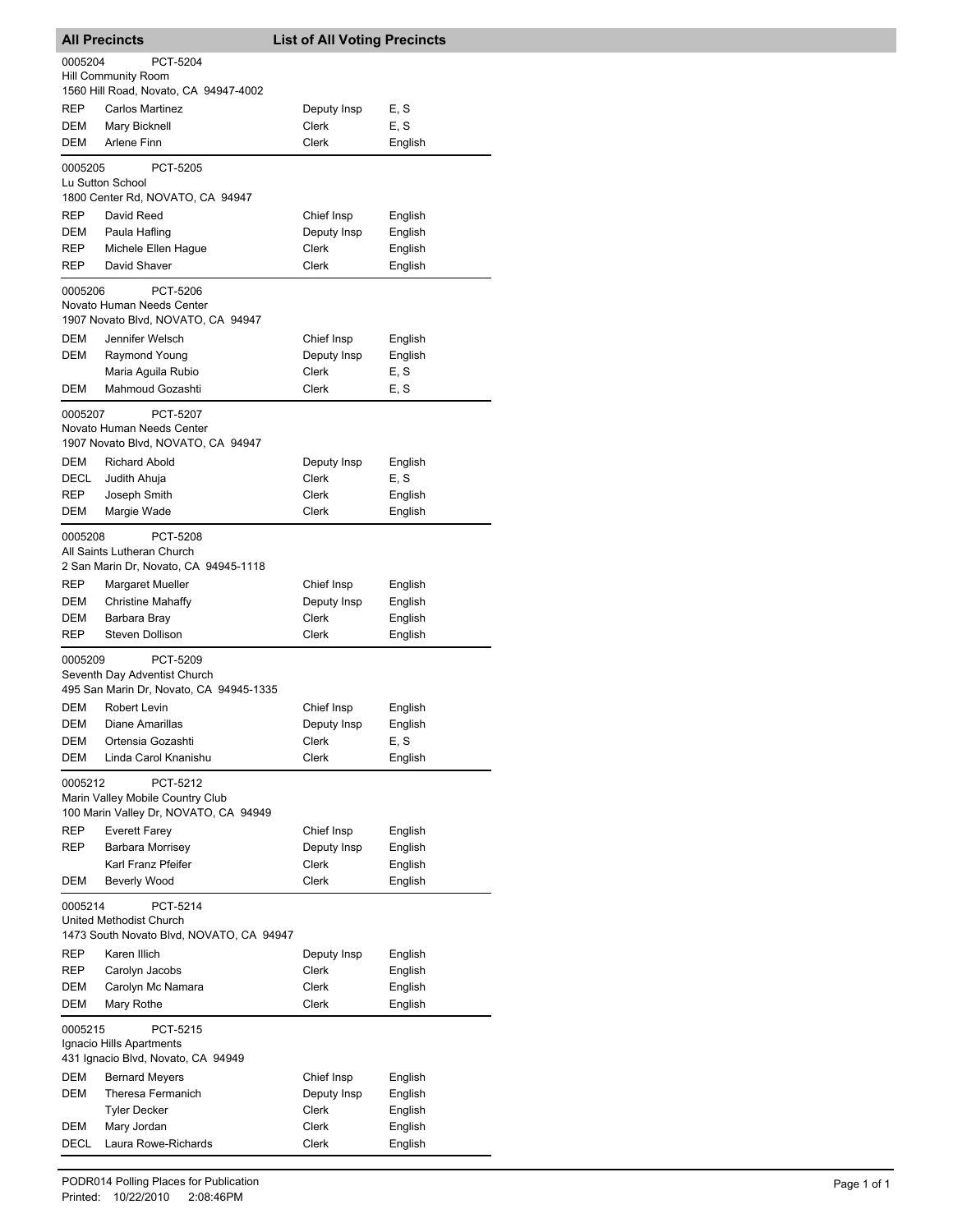| <b>All Precincts</b>                                                                     |                                                                                               | <b>List of All Voting Precincts</b> |         |  |  |
|------------------------------------------------------------------------------------------|-----------------------------------------------------------------------------------------------|-------------------------------------|---------|--|--|
| 0005216                                                                                  | PCT-5216<br>Novato Fire Station #1<br>7025 Redwood Blvd, Novato, CA 94949                     |                                     |         |  |  |
| DEM                                                                                      | Bryan Garbutt                                                                                 | Chief Insp                          | English |  |  |
| DEM                                                                                      | Veronica Doyle                                                                                | Deputy Insp                         | English |  |  |
| DECL                                                                                     | <b>Richard Calzaretta</b>                                                                     | Clerk                               | English |  |  |
| DEM                                                                                      | C Dean Guthrie                                                                                | <b>Clerk</b>                        | English |  |  |
| 0005218                                                                                  | PCT-5218<br>United Methodist Church<br>1473 South Novato Blvd, NOVATO, CA 94947               |                                     |         |  |  |
| DEM                                                                                      | Yvonne Learned                                                                                | Deputy Insp                         | English |  |  |
| DEM                                                                                      | Joseph Correia                                                                                | Clerk                               | E, S    |  |  |
| DECL                                                                                     | Evelyn Mattson                                                                                | Clerk                               | English |  |  |
| REP                                                                                      | <b>Dolores Meaney</b>                                                                         | Clerk                               | English |  |  |
| 0005220                                                                                  | PCT-5220<br>San Jose Middle School                                                            |                                     |         |  |  |
|                                                                                          | 1000 Sunset Pkwy, Novato, CA 94949                                                            |                                     |         |  |  |
| <b>DEM</b>                                                                               | Jean Harris                                                                                   | Deputy Insp                         | English |  |  |
| DECL                                                                                     | Laszlo Kastura                                                                                | Clerk                               | English |  |  |
| REP                                                                                      | Pius Zuger                                                                                    | Clerk                               | English |  |  |
| 0005221                                                                                  | PCT-5221<br>Novato Oaks Inn                                                                   |                                     |         |  |  |
| DEM                                                                                      | 215 Alameda Del Prado, Novato, CA 94949-6657<br>E Oscar Chambers                              | Chief Insp                          | English |  |  |
| REP                                                                                      | Joan Chambers                                                                                 | Deputy Insp                         | English |  |  |
| DEM                                                                                      | <b>Thomas Anderson</b>                                                                        | Clerk                               | English |  |  |
| REP                                                                                      | <b>Samuel Wester</b>                                                                          | Clerk                               | English |  |  |
| 0005222                                                                                  | PCT-5222<br>No Marin Water District Ofc<br>Redwood Hwy & Rush Creek PI, Novato, CA 94945-2426 |                                     |         |  |  |
| DECL                                                                                     | Fred Fogh                                                                                     | Chief Insp                          | English |  |  |
| DEM                                                                                      | Lee Pogetto                                                                                   | Deputy Insp                         | English |  |  |
| DEM                                                                                      | Madeleine Andrea Jensen                                                                       | Clerk                               | English |  |  |
| DECL                                                                                     | <b>Billy Moor</b>                                                                             | Clerk                               | English |  |  |
| REP                                                                                      | Frank Rinaldi                                                                                 | Clerk                               | English |  |  |
|                                                                                          | PCT-5223<br>0005223<br>Novato Fire Station #3<br>65 San Ramon Way, Novato, CA 94945-1638      |                                     |         |  |  |
| DEM                                                                                      | Joyce Currell                                                                                 | Chief Insp                          | English |  |  |
| REP                                                                                      | Joyce Lenaburg                                                                                | Deputy Insp                         | English |  |  |
| REP                                                                                      | Frances E Beretta                                                                             | Clerk                               | English |  |  |
| DEM                                                                                      | Kimberly Rostchild                                                                            | Clerk                               | English |  |  |
| <b>DEM</b>                                                                               | Vannessa Rostchild                                                                            | Clerk                               | English |  |  |
| 0005224<br>PCT-5224<br>Novato Fire Station #3<br>65 San Ramon Way, Novato, CA 94945-1638 |                                                                                               |                                     |         |  |  |
| <b>DEM</b>                                                                               | Pat U Ren                                                                                     | Deputy Insp                         | English |  |  |
| REP                                                                                      | <b>Sharon Hess</b>                                                                            | Clerk                               | English |  |  |
| REP                                                                                      | Frank U Ren                                                                                   | Clerk                               | English |  |  |
|                                                                                          | 0005225<br>PCT-5225<br>Munoz Residence<br>575 Fairway Dr, Novato, CA 94949                    |                                     |         |  |  |
| DEM                                                                                      | Alice Munoz                                                                                   | Chief Insp                          | English |  |  |
| REP                                                                                      | Lucille Douglas                                                                               | Deputy Insp                         | English |  |  |
| REP                                                                                      | Jeanne Desmond                                                                                | Clerk                               | English |  |  |
| REP                                                                                      | Bonnie Ryan                                                                                   | Clerk                               | English |  |  |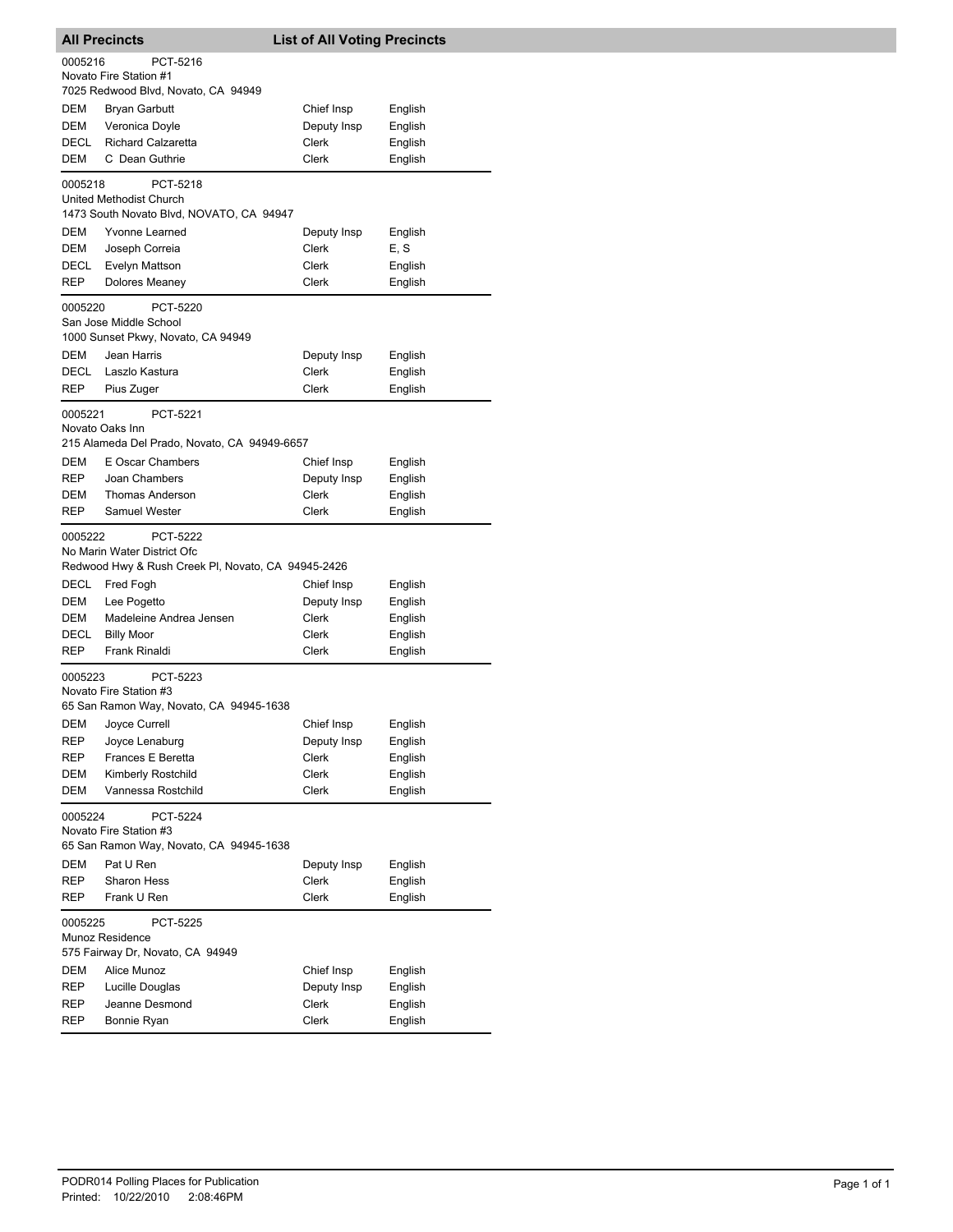| <b>All Precincts</b>                                                                                  |                                                                                                                                                                             | <b>List of All Voting Precincts</b>         |                                          |  |
|-------------------------------------------------------------------------------------------------------|-----------------------------------------------------------------------------------------------------------------------------------------------------------------------------|---------------------------------------------|------------------------------------------|--|
| 0005226                                                                                               | PCT-5226<br>Los Robles Mobile Home Park<br>100 Roblar Dr, Novato, CA 94949-6133                                                                                             |                                             |                                          |  |
| REP                                                                                                   | Iva Conrad                                                                                                                                                                  | Chief Insp                                  | English                                  |  |
| <b>REP</b>                                                                                            | E Joan Whitcomb                                                                                                                                                             | Deputy Insp                                 | English                                  |  |
| DECL                                                                                                  | Carol Bolter                                                                                                                                                                | Clerk                                       | English                                  |  |
| <b>REP</b>                                                                                            | <b>Avis Buckley</b>                                                                                                                                                         | <b>Clerk</b>                                | English                                  |  |
| REP                                                                                                   | <b>Elfriede Werth</b>                                                                                                                                                       | Clerk                                       | E, S                                     |  |
| 0005227                                                                                               | PCT-5227<br>Hamilton Arts Center<br>500 Palm Dr, Novato, CA 94949-5004                                                                                                      |                                             |                                          |  |
| <b>REP</b>                                                                                            | Donald Violin                                                                                                                                                               | Chief Insp                                  | English                                  |  |
| <b>DECL</b>                                                                                           | <b>Christine Rice</b>                                                                                                                                                       | Deputy Insp                                 | English                                  |  |
| DECL                                                                                                  | Melisa Bell                                                                                                                                                                 | Clerk                                       | English                                  |  |
| <b>DEM</b>                                                                                            | Gloria Dunn-Violin                                                                                                                                                          | <b>Clerk</b>                                | English                                  |  |
| <b>REP</b>                                                                                            | Arvo Toukonen                                                                                                                                                               | Clerk                                       | English                                  |  |
| 0005228<br>REP<br><b>REP</b><br><b>DECL</b>                                                           | <b>PCT-5228</b><br><b>Hamilton Arts Center</b><br>500 Palm Dr, Novato, CA 94949-5004<br>Jennifer Philip<br>Eric Bergquist<br><b>Lindsay Rucker</b>                          | Deputy Insp<br><b>Clerk</b><br>Clerk        | English<br>English<br>English            |  |
| 0005301<br>PCT-5301<br>Ignacio Hills Apartments<br>431 Ignacio Blvd, Novato, CA 94949                 |                                                                                                                                                                             |                                             |                                          |  |
| <b>DECL</b>                                                                                           | Virginia Welsh                                                                                                                                                              | Deputy Insp                                 | English                                  |  |
|                                                                                                       | Jennifer Vasquez                                                                                                                                                            | Clerk                                       | E, S                                     |  |
| DEM                                                                                                   | David William Worden                                                                                                                                                        | Clerk                                       | E, S                                     |  |
| 0005303<br>DEM<br><b>DEM</b><br>DECL<br><b>REP</b>                                                    | PCT-5303<br>Novato Fire Station #2<br>450 Atherton Ave-corner Olive, Novato, CA 94945-3461<br><b>Brian Stompe</b><br>Karen Olson<br>Jacqueline Ford<br><b>Barbara Swift</b> | Chief Insp<br>Deputy Insp<br>Clerk<br>Clerk | English<br>English<br>English<br>English |  |
| 0005304<br>PCT-5304<br>Novato Fire Station #2<br>450 Atherton Ave-corner Olive, Novato, CA 94945-3461 |                                                                                                                                                                             |                                             |                                          |  |
| DEM                                                                                                   | Carlota Cloney                                                                                                                                                              | Deputy Insp                                 | English                                  |  |
| REP                                                                                                   | Stephen Kory                                                                                                                                                                | Clerk                                       | English                                  |  |
| <b>DEM</b>                                                                                            | Samantha Terada                                                                                                                                                             | Clerk                                       | English                                  |  |